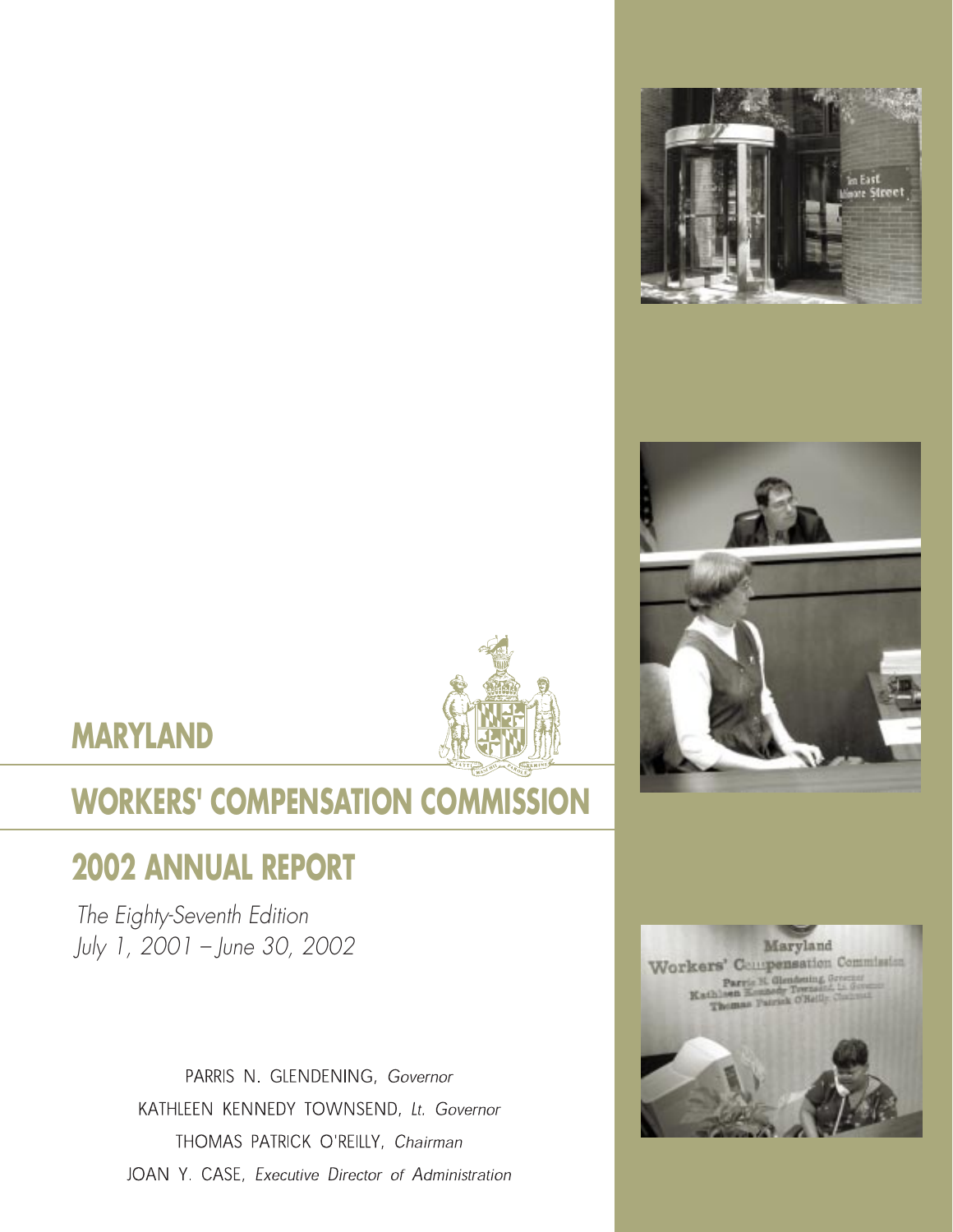**The filing of a claim is the first step in a process that generally results in the acceptance or denial by the carrier or self-insured employer that the workers injury, illness or fatality is work related.**

**If the claim is accepted, medical care is paid by the carrier or the self-insurer employer.**

**The worker also receives compensation benefits to partially replace the wages that would have otherwise been lost because of the injury.**

**The carrier or self-insured employer may deny the claim on the grounds the injury is not work related. Claims involving a dispute may end up in a hearing before the commission.**

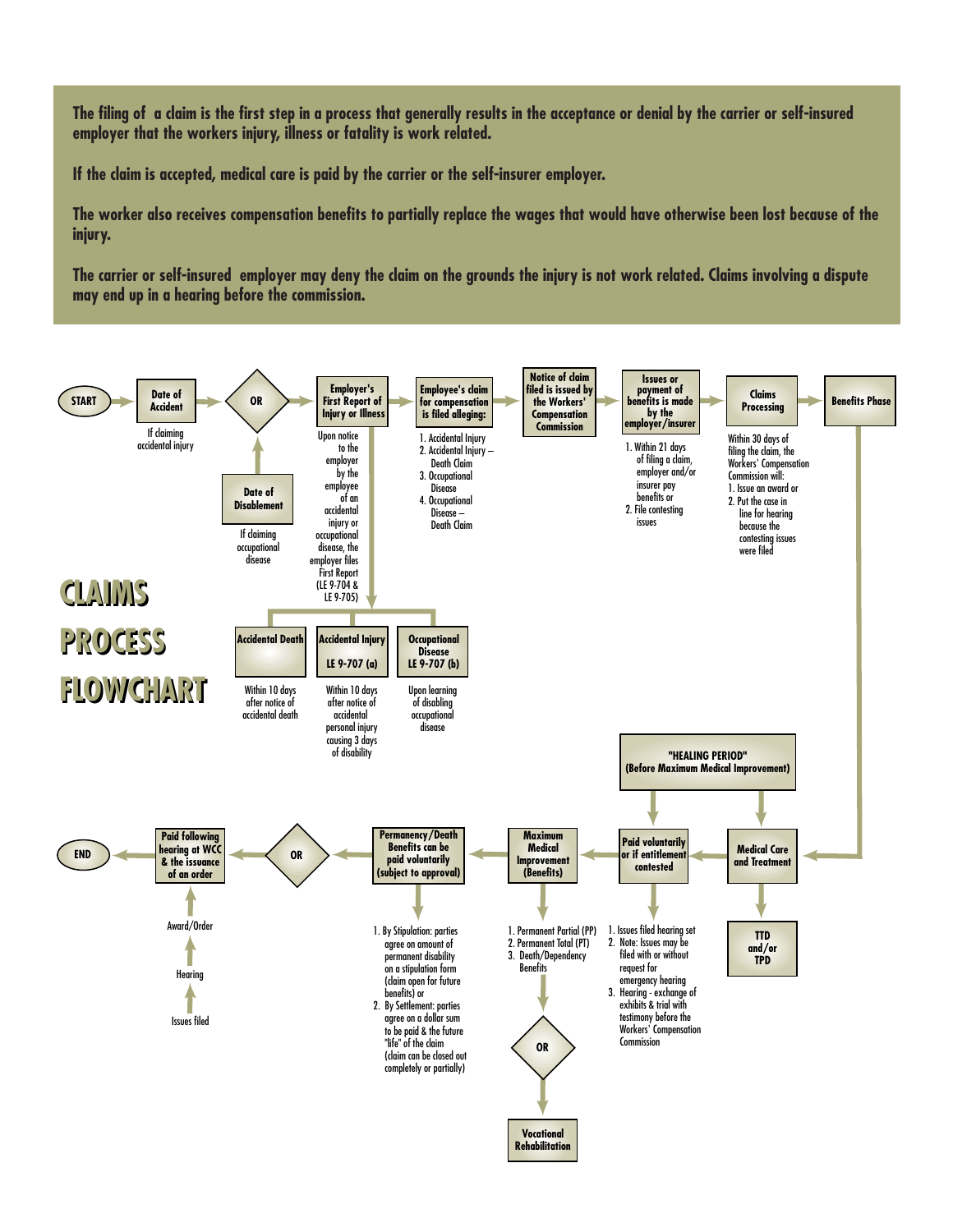## **Table of Contents**

# **Declaration of Rights**

We, the People of the State of Maryland, grateful to Almighty God for our civil and religious liberty, and taking into our serious consideration the best means of establishing a good Constitution in this State for the sure foundation and more permanent security thereof, declare:

Art. 19. That every man for any injury done to him in his person or property, ought to have remedy by the course of the Law of the Land and ought to have justice and right, freely without sale, fully without any denial and speedily without delay, according to the Law of the Land.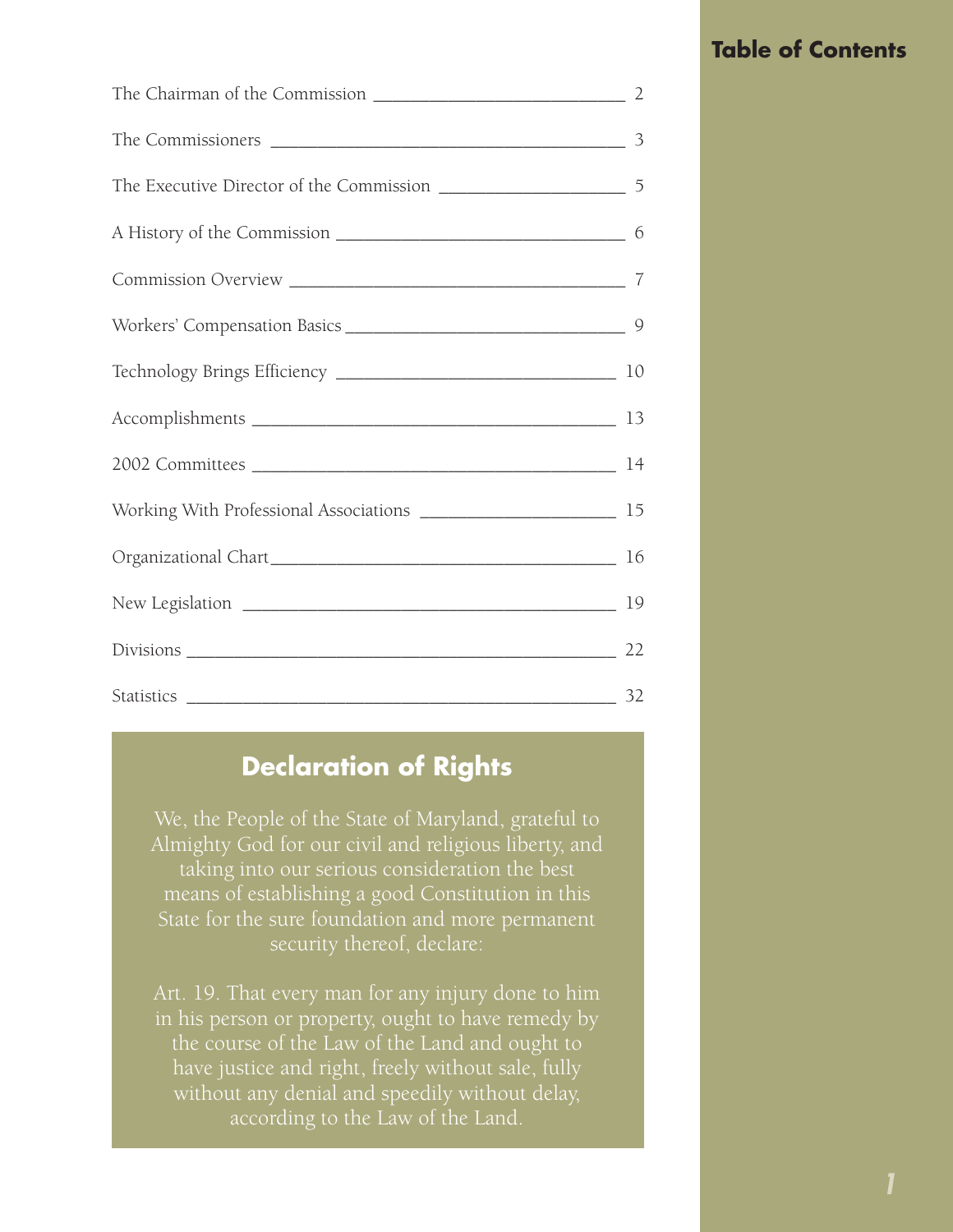#### **The Chairman of the Commission**



#### **Thomas Patrick O'Reilly**

Governor William Donald Schaefer appointed Mr. O'Reilly to the Commission in 1994 and Governor Parris N. Glendening named him Chairman in 1999. Chairman O'Reilly took advantage of the Vietnam GI Bill to earn a Bachelor's Degree in Electrical Engineering from the University of Maryland and later received a J.D. from the University's School of Law. He began his career with General Electric, first as an engineer and then as a patent attorney. After clerking for Prince George's Circuit Court Judge Robert Banks Mathias, he opened a general law practice in the Riverdale/Greenbelt area of the county in the early 1970s. He was elected to the Maryland Senate in 1974 and served five consecutive terms. Chairman O'Reilly held a number of Senate offices, including Vice Chairman of the Judicial Proceedings Committee, Deputy Majority Leader and Chairman of the Senate Finance Committee.

#### **Letter from the Chairman**

It is with pride that I submit the 2002 Workers' Compensation Commission Annual Report.

2002 was a strong, productive year for the Commission under the leadership of Governor Parris N. Glendening and Lt. Governor Kathleen Kennedy Townsend, the guidance of the General Assembly, the Commissioners and the dedicated Commission staff.

Demonstrating the Commission's vision of partnership, we have been very actively listening to suggestions from the workers' compensation community and providing information to the Maryland General Assembly. Commission staff have attended and spoken at meetings, conferences and legislative hearings. Three committees with appointed members from the workers' compensation community are reviewing and making recommendations on procedures for vocational rehabilitation, medical fee guide and occupational disease.

In response to community input we have implemented many procedural changes outlined elsewhere in this report.

The Commission recognizes its obligations to the employees and employers of Maryland and is committed to its mission of securing equitable, timely administration of the provisions of Maryland's Workers Compensation Law. Outlined in this report are changes that are being implemented to fulfilling this mission and previews of our plans for the future.

We remain an agency in transformation with our focus sharp and our vision clear.

**Sincerely**,

Thomas Patrick O'Reilly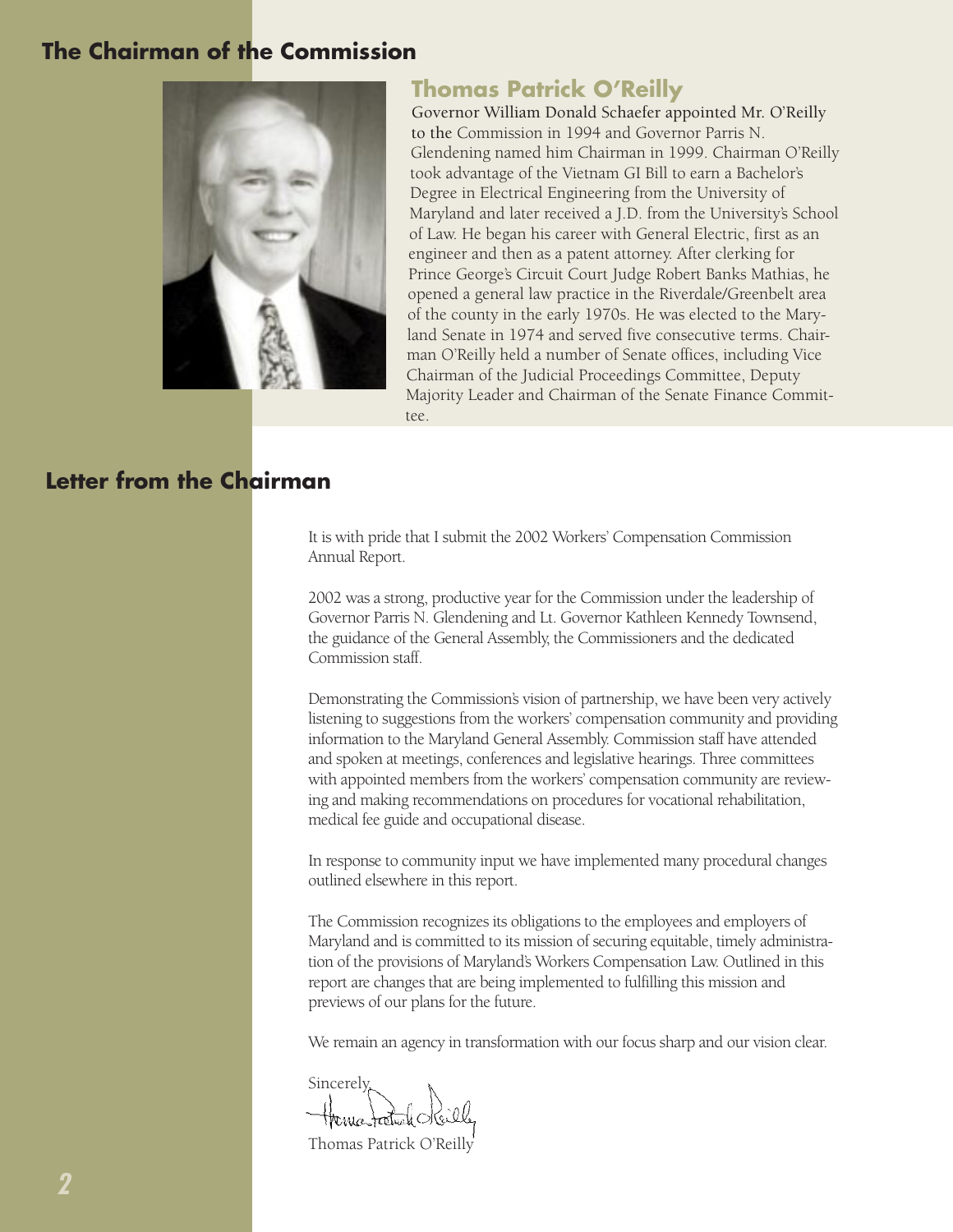### **The Commissioners**

**Sheldon H. Press** has been a member of the Maryland Workers' Compensation Commission since his appointment by Governor William Donald Schaefer in May 1994. He is a graduate of Baltimore City College, and obtained a Bachelor of Arts Degree in Government, History and Economics from the University of Maryland and his Law Degree from the University of Baltimore School of Law. He served in the United States Air Force Reserve and obtained the rank of First Lieutenant. Commissioner Press was engaged in the private practice of law until 1974, concentrating in workers' compensation, negligence, criminal law and domestic relations. In 1974, he joined the Baltimore City Law Department serving as the Chief Solicitor of the Workers' Compensation-Pension Section. During this time, he served as the president of the Maryland Self-Insurers' Association. From 1989 until 1994, he was a member of the Board of Contract Appeals for the State of Maryland.

Patricia G. Adams has been a member of the Maryland Workers' Compensation Commission since her 1999 appointment by Governor Parris N. Glendening. She is a 1980 graduate of the University of Baltimore School of Law with a J.D. and graduated magna cum laude in 1976 from the University of Maryland where she received a Bachelor of Science Degree. Commissioner Adams was the managing partner of Serio, Tansey and Adams from 1982 until August 1999 concentrating in the area of workers' compensation. She is also a former Commissioner with the Attorney Grievance Commission of Maryland. Currently, Commissioner Adams currently serves on the membership committee of the Maryland State Bar Association.

**Richard LaFata** has been a member of the Maryland Workers' Compensation Commission since his appointment by Governor William Donald Schaefer in March 1994. He is a magna cum laude graduate of the University of Maryland, Baltimore County. He received his J.D. from the University of Baltimore School of Law in 1980. He was admitted to the Bar in 1980. Since then, he has focused his practice in the area of workers' compensation law. Commissioner LaFata has been a member of the adjunct faculty at the University of Baltimore School of Law for many years. He is currently teaching a course in workers' compensation law. Additionally, Commissioner LaFata is a frequent lecturer to professional associations and visiting international groups.

**Cynthia S. Miraglia** has been a member of the Maryland Workers' Compensation Commission since her January 11, 1999 appointment by Governor Parris N. Glendening. In 1983, she graduated cum laude from the University of Baltimore School of Law with a J.D. Commissioner Miraglia received her Bachelor's Degree in Political Science from Goucher College in 1979. She was employed by Allstate Insurance Company as a Senior Casualty Claims Adjuster from 1979 until May 1980. From November 1983 until December 1999, she was engaged in the private practice of law serving as a civil trial attorney for Ashcraft and Gerel, LLP, where she concentrated on workers' compensation, personal injury, medical malpractice and product liability. Commissioner Miraglia is the immediate Past President of the Women's Bar Association of Maryland, Inc. and serves on the Board of the Maryland Chapter of the National Association of Women Law Judges.







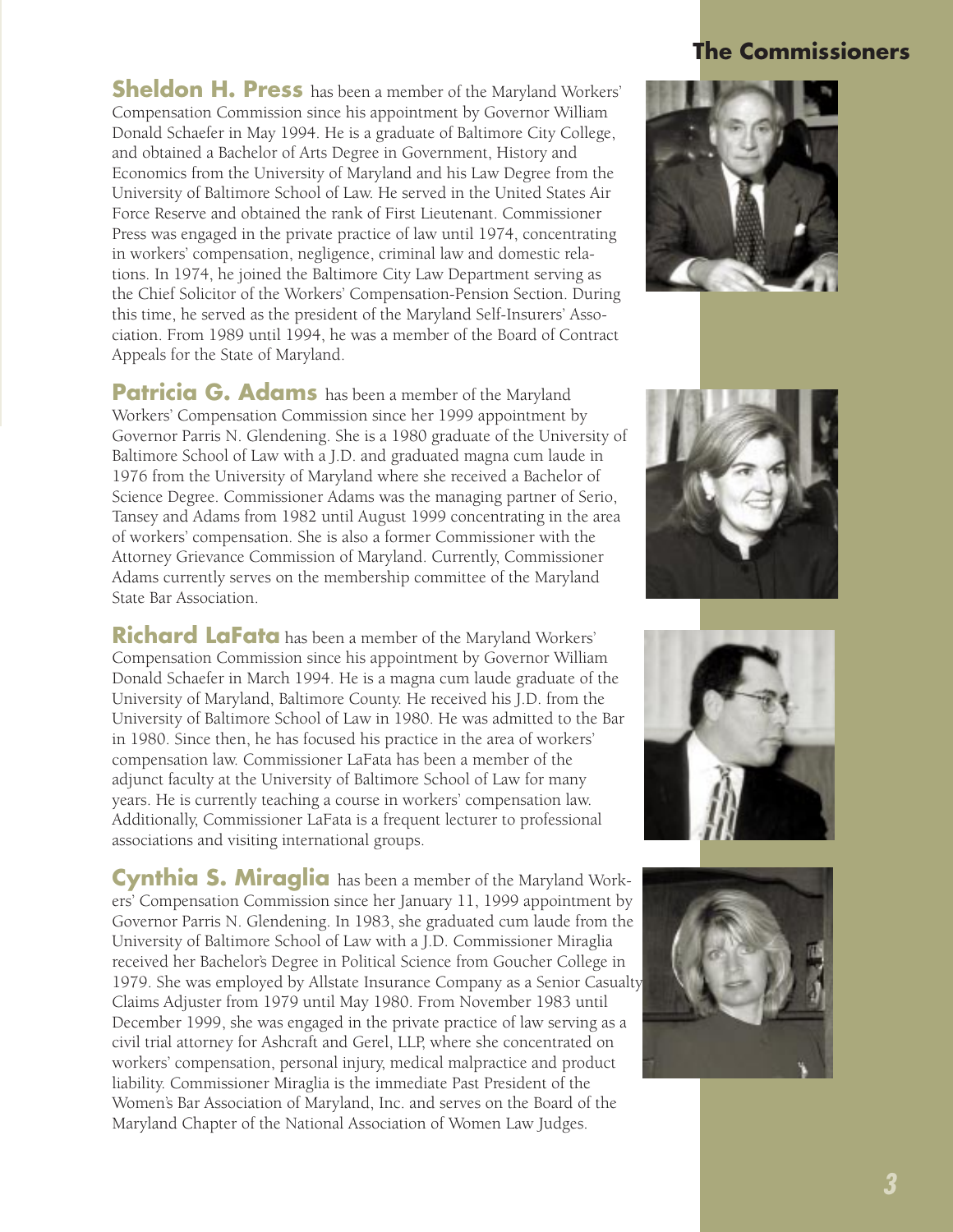









**Stephen Rosenbaum** has been a member of the Maryland Workers' Compensation Commission since his 1983 appointment by Governor Harry R. Hughes. He graduated from Syracuse University in 1972 with a Bachelor of Arts Degree and from the University of Baltimore School of Law in 1975 with a J.D. He served as Law Clerk to the Honorable Richard P. Gilbert, Chief Judge, Court of Special Appeals of Maryland from 1976 until 1977. Commissioner Rosenbaum served as Assistant Attorney General of Maryland from 1977 until 1983. He is a member of the Bars of the Court of Appeals of Maryland, U. S. District Court for the District of Maryland, United States Court of Appeals for the Fourth Circuit and the Supreme Court of the United States.

**Lauren Sfekas** has been a member of the Maryland Workers' Compensation Commission since her appointment by Governor Parris N. Glendening on January 1, 1996. She is a 1978 cum laude graduate of Mount Saint Mary's College. In 1981, she graduated cum laude from the University of Baltimore School of Law where she served as editor of the *Law Review*. Commissioner Sfekas spent 14 years in private practice concentrating in the area of workers' compensation. She has published and lectured on workers' compensation topics.

**Richard Teitel** has been a member of the Maryland Workers' Compensation Commission since his 1988 appointment by Governor William Donald Schaefer. He is a 1971 graduate of the University of Maryland Law School and a 1968 graduate of Northeastern University in Boston, Massachusetts with a Bachelor of Science Degree in Chemistry. He was an associate in the law firm of Rosen, Esterson & Friedman from 1972 until 1978. The Honorable Francis B. Burch appointed Commissioner Teitel Assistant Attorney General for the State Accident Fund in 1978. In 1984, he was appointed supervising attorney by the Honorable Stephen H. Sachs. Commissioner Teitel is active with the Maryland Institute for Continuing Professional Education of Lawyers (MICPEL) as well as the Maryland State Bar Association, Negligence, Insurance and Workers' Compensation Section Committee.

**Lawrence M. Vincent** has been a member of the Maryland Workers' Compensation Commission since his 1996 appointment by Governor Parris N. Glendening. He is a 1965 graduate of Loyola College with a Bachelor of Science Degree and a 1976 graduate of the University of Baltimore School of Law with a J.D. He was employed with the Metal Products Division of Koppers Co., Inc. from 1965 until 1979 serving in various capacities including Manager of Employment and Employee Training and Development. From 1979 until 1996, he was engaged in the private practice of law. Commissioner Vincent is a Past President of the Maryland Workers' Compensation Educational Association and a member of the Maryland State Bar Association.

**John R. Webster, Jr.** has been a member of the Maryland Workers' Compensation Commission since his December, 1997 appointment by Governor Parris N. Glendening. He is a graduate of the University of Maryland and received his Law Degree at George Washington University where he graduated with honors. He spent 24 years engaged in private practice with the firm of Miller and Webster, P.A. concentrating in civil and criminal law, personal injuries, medical malpractice, product liability and workers' compensation. Commissioner Webster is a member of the Prince George's County Bar Association, Maryland State Bar Association, American Bar Association and American Trial Lawyers Association.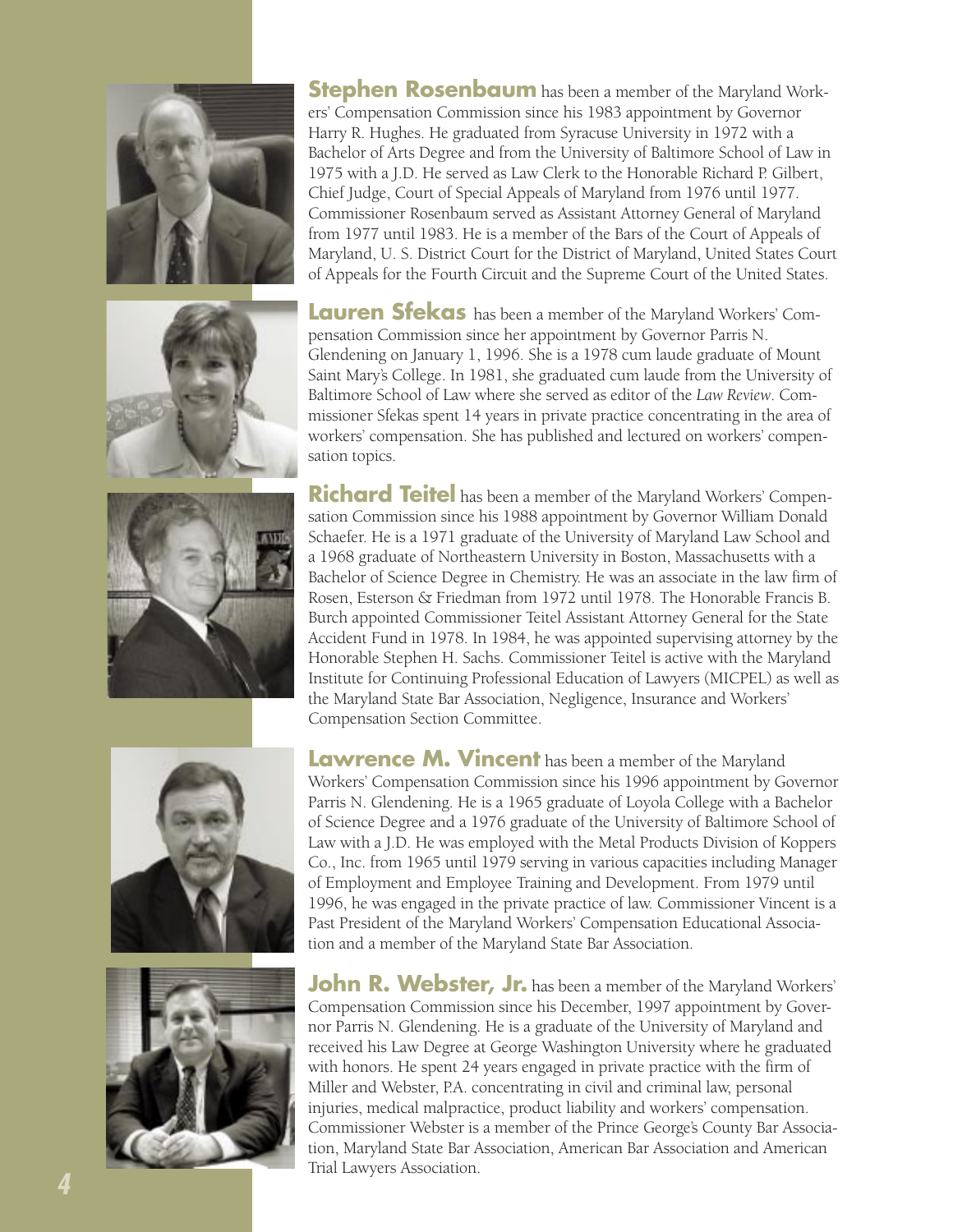# **The Executive Director of the Commission**

#### **Joan Y. Case**

In July 1999, Chairman Thomas Patrick O'Reilly appointed Ms. Case as the Executive Director for Administration of the Commission. In this position, she is responsible for the administrative operation of the Commission. Prior to the Commission, she was the Director of the Day Care Financing Programs for the State of Maryland in the Maryland Department of Business and Economic Development. She was also an administrator in the Baltimore City Public School System and a consultant to the Vanderbilt University School of Public Policy. She holds a Masters Degree of Education and a Bachelors Degree of Science from Coppin State College and has taken additional graduate courses toward her Ph.D. at the Johns Hopkins University.



#### **Letter from the Executive Director**

The Workers' Compensation Commission achieved many of its goals during fiscal year 2002. I am pleased to present a synopsis of these achievements in this annual report.

Maintaining pace with the ever evolving needs of the compensation community has always been an area of high emphasis with our management staff. This requires us to be flexible and aggressive in our plans to meet these needs in the most cost effective, yet efficient way. Meeting our technology goals while improving effective means of communication with all members of the community is a major concern of the Chairman.

These challenges create the need for the management staff to begin the process of cross-training our employees in the coming months. We will continue to examine the processing of claims by improving the content and usefulness of the forms that move through our electronic system.

All of our staff can be very proud of achieving many of our goals while improving our service to the citizens of Maryland. The cumulative efforts of the Commission's staff and the workers' compensation community make me confident that greater accomplishments will be achieved.

Sincerely,

4. Vase

Joan Y. Case Executive Director of Administration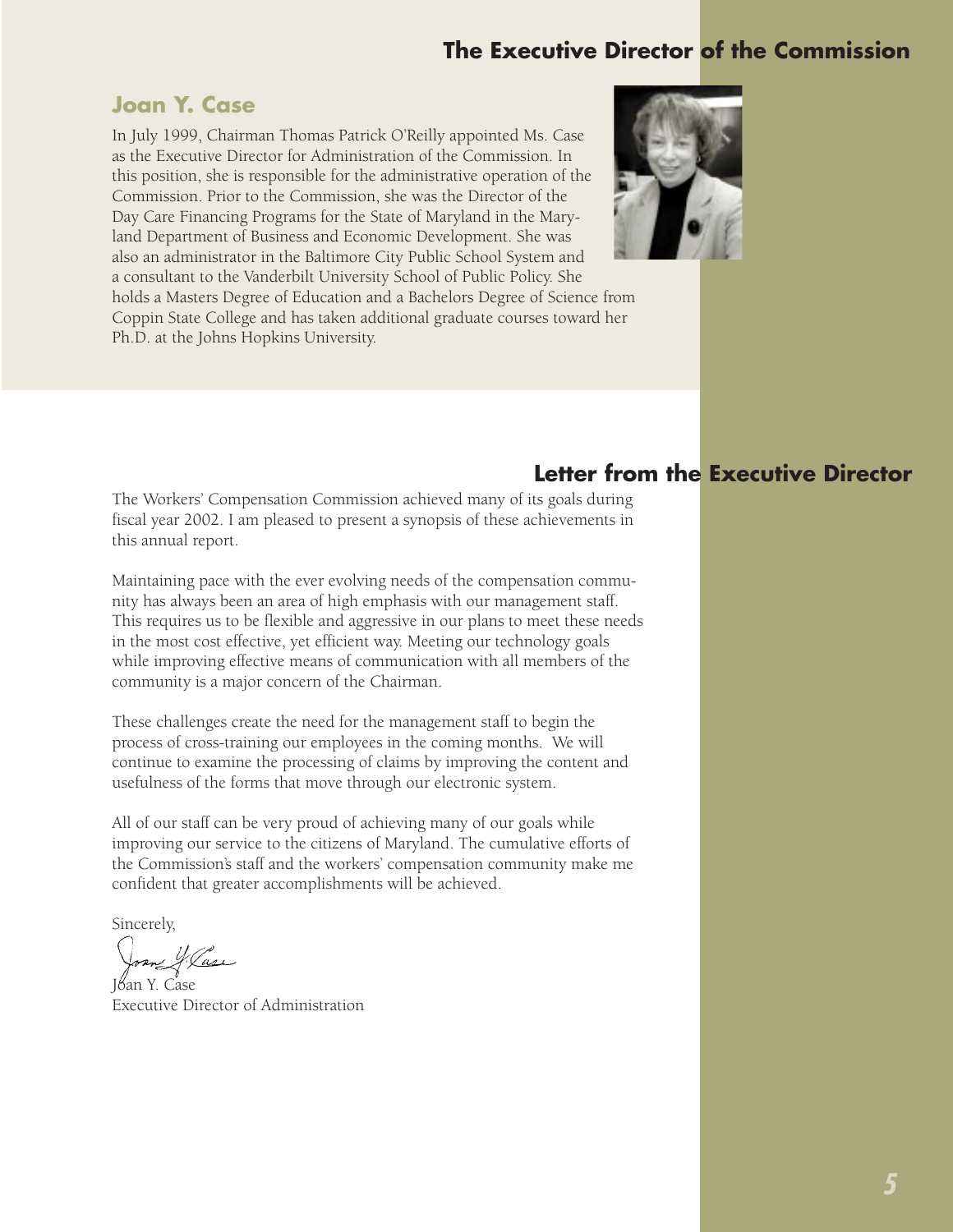# **A History of the Commission**

Workers' compensation laws were first developed in the U.S. in the early 1900s, as a result of the booming industrial age and a growing number of work-related injuries. Before the laws were developed, accidental, on-the-job injuries created a hardship for employees because they had no course of action for necessary assistance.

To remedy this situation, U.S. lawmakers reviewed the compensation laws being developed in Europe. The British Compensation Act was used as a model for many of the early legislative efforts. Maryland was one of the first states to adopt a comprehensive law, and its growth and application lead directly to today's workers' compensation system.

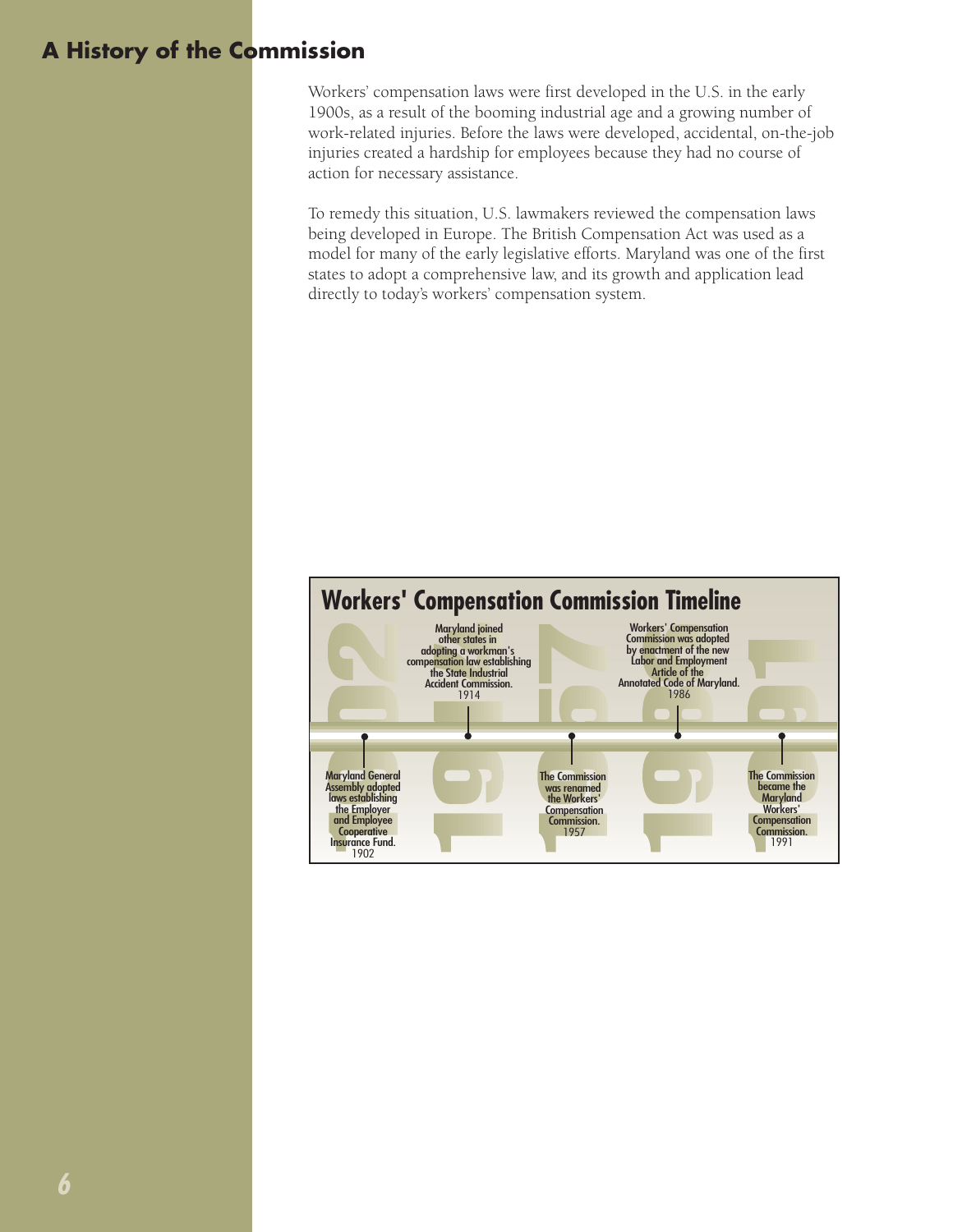# **Commission Overview**

The Workers' Compensation Commission receives, processes, and adjudicates claims for injured employees and refers those claimants who need rehabilitation to the appropriate vocational rehabilitation services providers. Pursuant to a shared agreement, the Commission provides data processing support to the Subsequent Injury Fund and the Uninsured Employees' Fund. All expenditures of the Workers' Compensation Commission and the Department of Labor, Licensing and Regulation's Occupational Health and Safety Program are recovered from insurance companies and self-insurers through an annual maintenance assessment.

#### **Mission**

The Maryland Workers' Compensation Commission seeks to secure the equitable and timely administration of the provisions of the Maryland Workers' Compensation Law on behalf of its customers, the injured worker, and their employers by providing an efficient and effective forum for the resolution of individual claims.

#### **Vision**

The Maryland Workers' Compensation Commission envisions a state wherein injured workers and employers are empowered to create an equitable partnership to facilitate prompt and fair resolution of workers' compensation matters.

### **Organization**

To fulfill its mission, the Commission has 139 employees. An organizational chart for the Commission is included on pages 16-17 of this document.

# **Schedule**

The Commission holds both regular and emergency hearings in Baltimore City and surrounding counties to accommodate injured workers. Hearings are set at regional sites that are closest to the injured worker's residence.

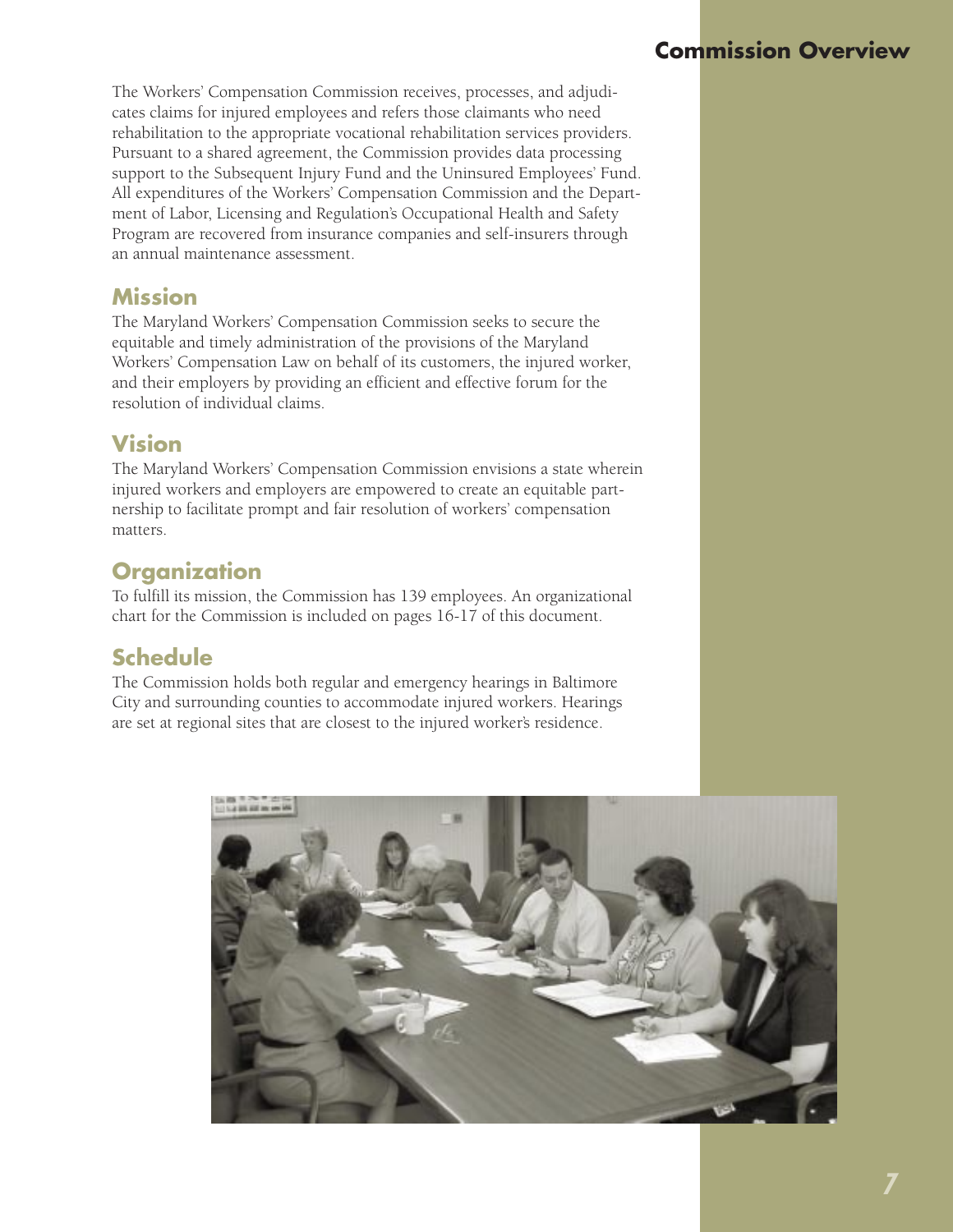#### **Location**

In December, 2000, the Commission moved into 51,584 square feet of new office space at 10 East Baltimore Street, Baltimore, MD. Each floor of the Commission has a reception and waiting area. The floors house the following Divisions:

- $\Box$  3<sup>rd</sup> floor Information Technology Division and the Supply Section of the Fiscal Division
- 4<sup>th</sup> floor Court Reporting Division, Public Service Section of the Claims Division and the 4 court rooms of the Hearing Division
- 5<sup>th</sup> floor Hearing Division (Commissioners' and Assistants' Offices)
- $\blacksquare$  6<sup>th</sup> floor Insurance Division, Claims Division (3 Sections), and Processing Division
- 7<sup>th</sup> floor Executive Division, Fiscal Services Division, Personnel Division, Support Services Division and the Assistant Attorney General's Office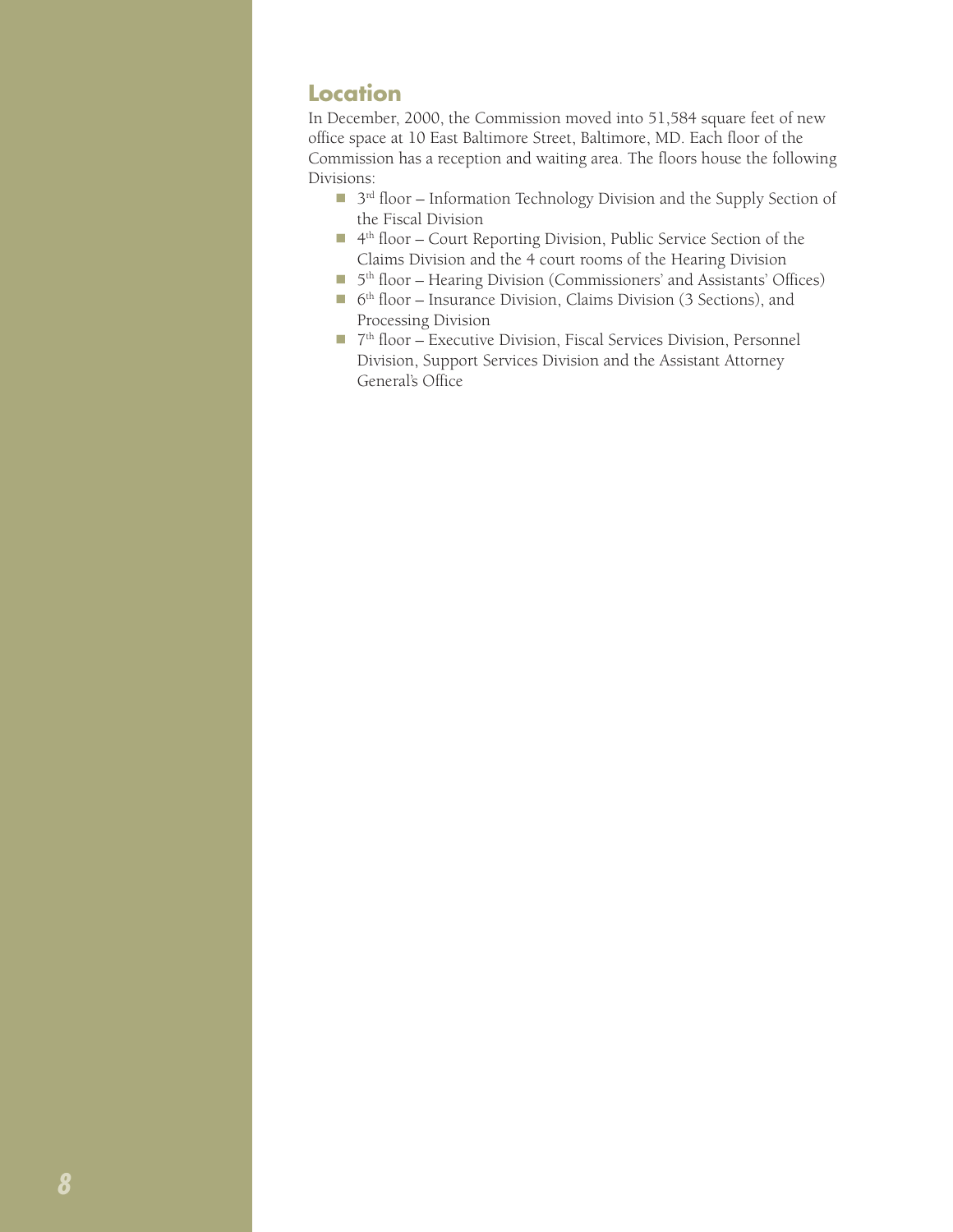# **Workers' Compensation Basics**

#### **Who is Required to Carry Workers' Compensation Insurance?**

All employers having one or more full or part-time employees are required to carry Workers' Compensation Insurance. Employers are required to post official notice of the compensation program in a prominent location at the workplace. The notice informs the employee of the name of the insurance company providing workers' compensation coverage for the employer, outlines the responsibilities of both employers and employees, and identifies all pertinent information required for filling out a claim form.

#### **Who Pays?**

The cost of workers' compensation insurance is borne entirely by the employer. If a claim is justified, the weekly benefits and all medical bills will be paid directly by the employer or their insurer.

# **The Benefits**

The Workers' Compensation Laws direct that benefits are payable for the disability or death of employees caused by accidental personal injury that arises out of and in the course of their employment, including occupational disease. The benefits include:

**Medical Benefits -** Payment for hospitalization, surgery, medicine, physical therapy and other expenses relating to the injury. Medical benefits may continue as long as the injured employee's condition requires treatment.

**Disability Benefits -** There are four categories of disability benefits: **Temporary Total -** is paid when the injured employee is recuperating and has not reached maximum medical improvement. **Temporary Partial -** is paid when the injured employee has returned to employment (usually on light duty) and has not reached maximum medical improvement.

**Permanent Partial -** is paid when the employee's injury results in a permanent impairment.

**Permanent Total -** is paid when the injured employee is unable to perform any kind of employment in the labor market.

**Death Benefits -** Paid to dependents to aid with the loss of financial support. Dependents may also receive an amount to help with funeral expenses.

**Vocational Rehabilitation -** When the worker is unable to return to employment due to an injury, that employee may be entitled to vocational rehabilitation services. The ultimate goal is to return the employee to the level of employment that was held at the time of the injury.

**Occupational Disease Benefits -** Paid for certain disabilities in which an illness occurs in the workplace and is not related to accidental injuries.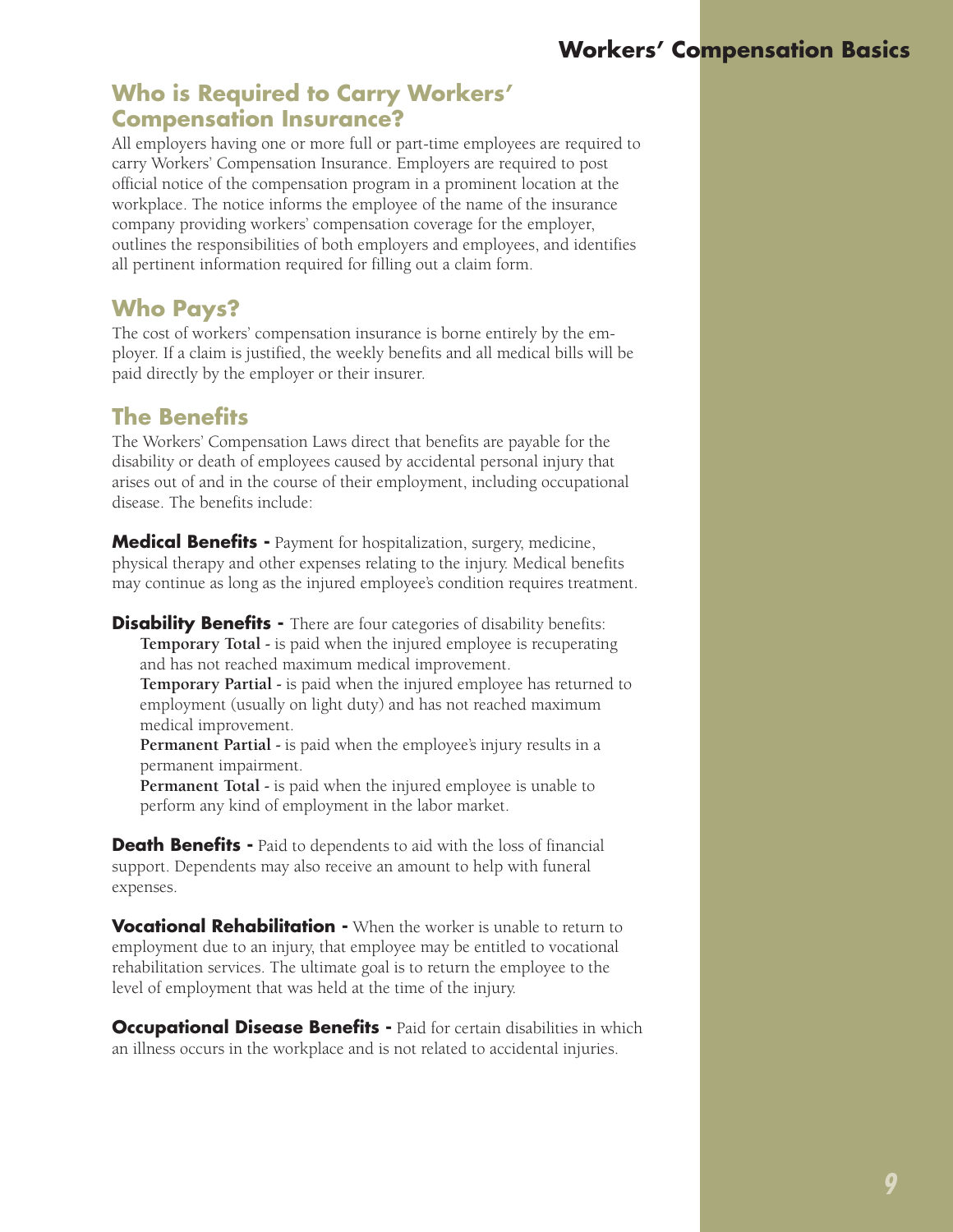# **Technology Brings Efficiency**

The Workers' Compensation Commission makes use of many electronic tools to achieve our goals. Some of the technologies currently in use include:

#### **Automated Docket Setting System**

The Commission has developed and implemented a new Automated Docket Setting System to increase automation and decrease the need for human intervention. This automated system will allow WCC to settle cases and set dockets on a regional level much more quickly than in the past. In addition, the Docket Display system in our public area interfaces with our newly implemented Docket Setting System. Therefore, the monitors continually roll listing cases scheduled for hearing listing the court rooms where hearings will be held.

### **Video Playback System**

Monitors and VCRs were installed in each of the 4 hearing rooms allowing commissioners to retrieve additional case information during a hearing.

# **Card Access System**

A card access system was installed to control unauthorized access to areas within the Commission's facility. The system is networked and capable of handling future remote locations.

# **Web Page**

The Commission continues to increase the efficiency of agency operations by creating downloadable forms from its web page. Web access provides hearing schedules, maps to the various hearing sites and regulation changes. The workers' compensation community can stay informed of important information and changes by accessing the Commission's web page which provides the following information:

- Hearing docket schedules,
- Downloadable Commission forms,
- $\blacksquare$  Maps to hearing site locations throughout the state,
- Compensation rates for the past 10 years, and
- Other important information.

#### **Public Data Network (PDN)**

The Public Data Network service (PDN) allows approximately 500 authorized users such as attorneys and insurance adjusters to remotely dial in, perform database queries and view pending case information and documents. All data on our AS/400 is available with the exception of Medical Records.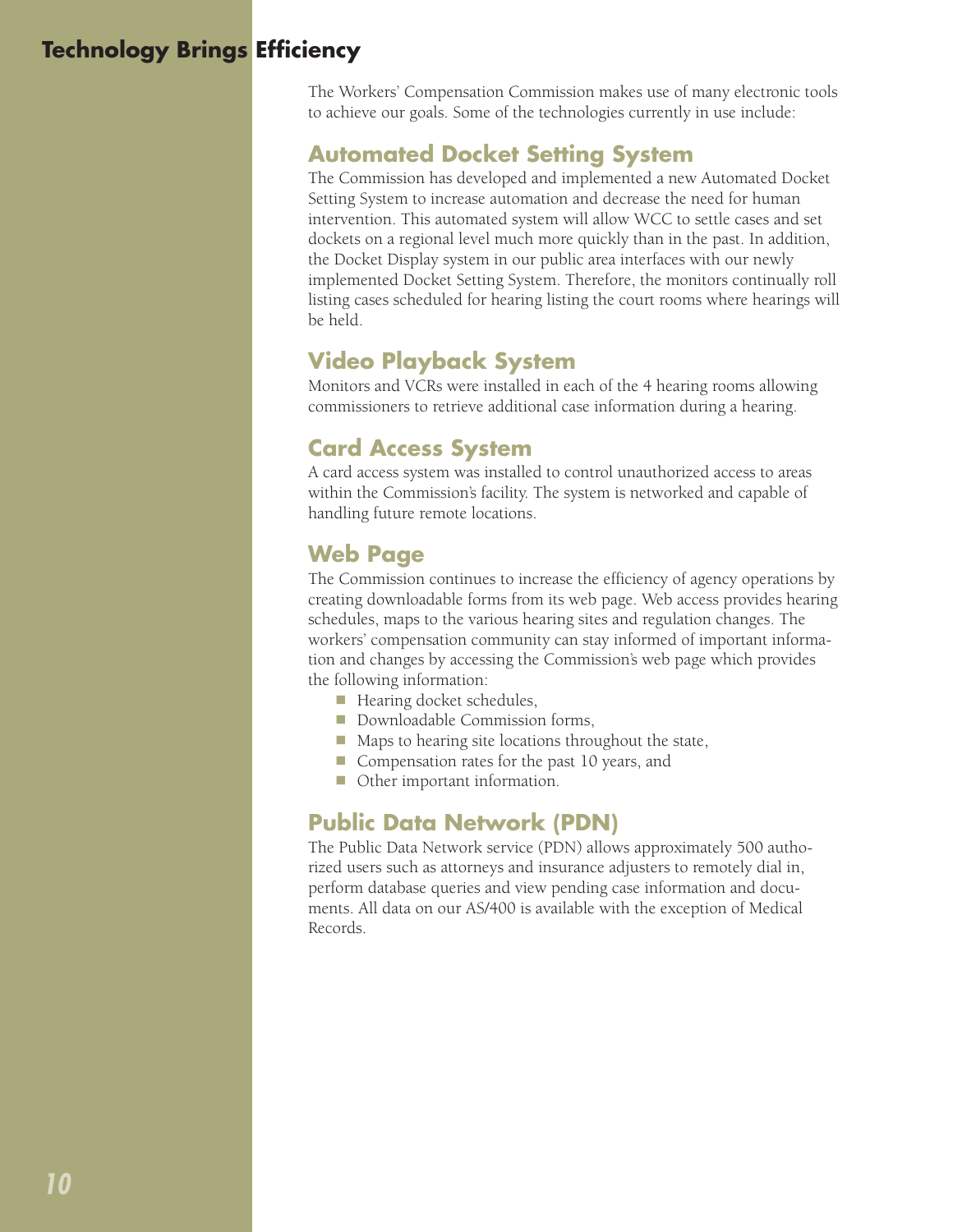## **Forms Processing**

The Workers' Compensation Commission is currently implementing a threephase plan to allow the online filing, processing, and distribution of various forms. Our phased implementation plan follows:

**Phase 1 –** Completed by the end of September, 2002

- Online Filing and processing of the Employer's First Report of Injury (IA-1)
- n Online registering for web access
- Online viewing of claim related documents and data stored on FileNET document imaging & AS/400 systems with following functions: search for cases, view list of cases matching search, select a specific case and view related imaged documents, access AS/400 public data menus, retrieve various forms and documents, online user instructions/documentation.

Phase 2 – Completed by the end of October, 2003

Online filing and processing of the following forms using digital signature technology:

- $\blacksquare$  Issues (H24R)
- Surgeons Report (SF-2)
- Request for Emergency Hearings (H26R)
- Request for Postponement of Emergency Hearing (H29R)
- Request for Rehearing (H27R)
- Request for Reconsideration / Modification (H30R)
- Request to Enter/Strike/Substitute (C23R)
- Request for Action on Filed Issues (Reg. For action on a claim) (H25R)
- Rehab Service Plan (VR-10R)
- Stipulated Rehab Plan  $(VR-1)$
- Initial Rehab Service Referral (VR-7)
- Vocational Rehab Closure Report (VR-2)

**Phase 3 –** Completed by the end of September 2004 Automatically route the following forms to email accounts of registered usurers:

- $\blacksquare$  Hearing Notices
- $\blacksquare$  Appeal Notices
- C30 (Claim Notification)
- C40 (Notification to Insurers for contesting claim)
- C17 (notification to Employer for insurance information)

The online processing of the Employee's Claim Form and Medical Claim forms are optional tasks and can be implemented anytime over the course of the initiative when and if funding allows.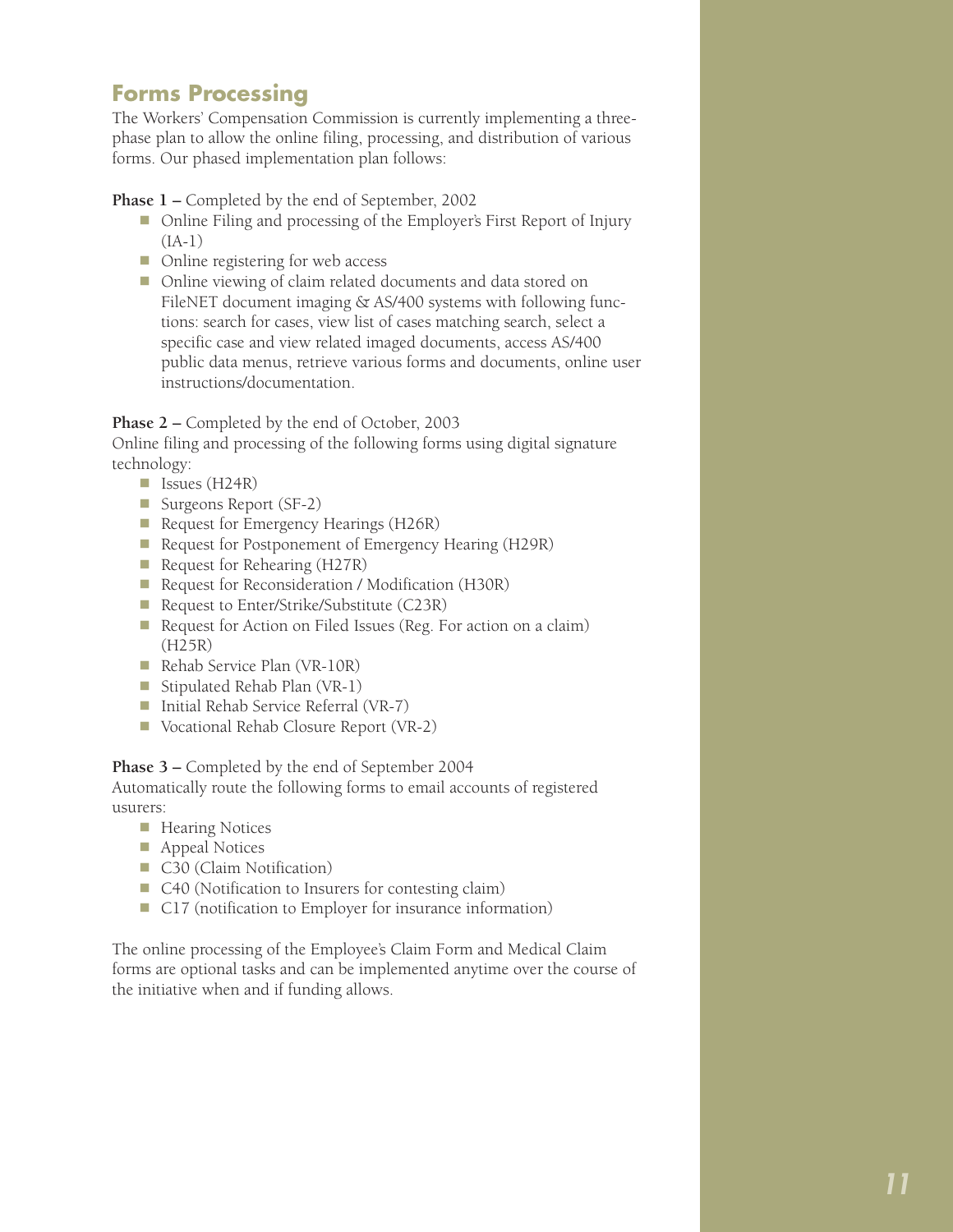# **Upgrading**

The Commission has converted from a token ring environment to an Ethernet environment, enhancing our move towards online accessibility. The network is supported by a fiber-optic backbone, providing each workstation and office with state of the art technology and processes necessary to do business online with the workers' compensation community.

We are able to connect to the National Council of Compensation Insurers in Boca Raton, Florida through the Internet.

An upcoming Web Enablement Project will provide access to appropriate material, while maintaining the privacy of sensitive information.

Each workstation within the Commission is equipped with the latest technology. The IT Division keeps all the systems operational.

# **Notice of Emergency Hearing Closings**

The Commission has made changes to improve the dissemination of information regarding closings due to inclement weather or emergencies at hearing locations. The hearing notices now list a toll-free number for specific hearing sites.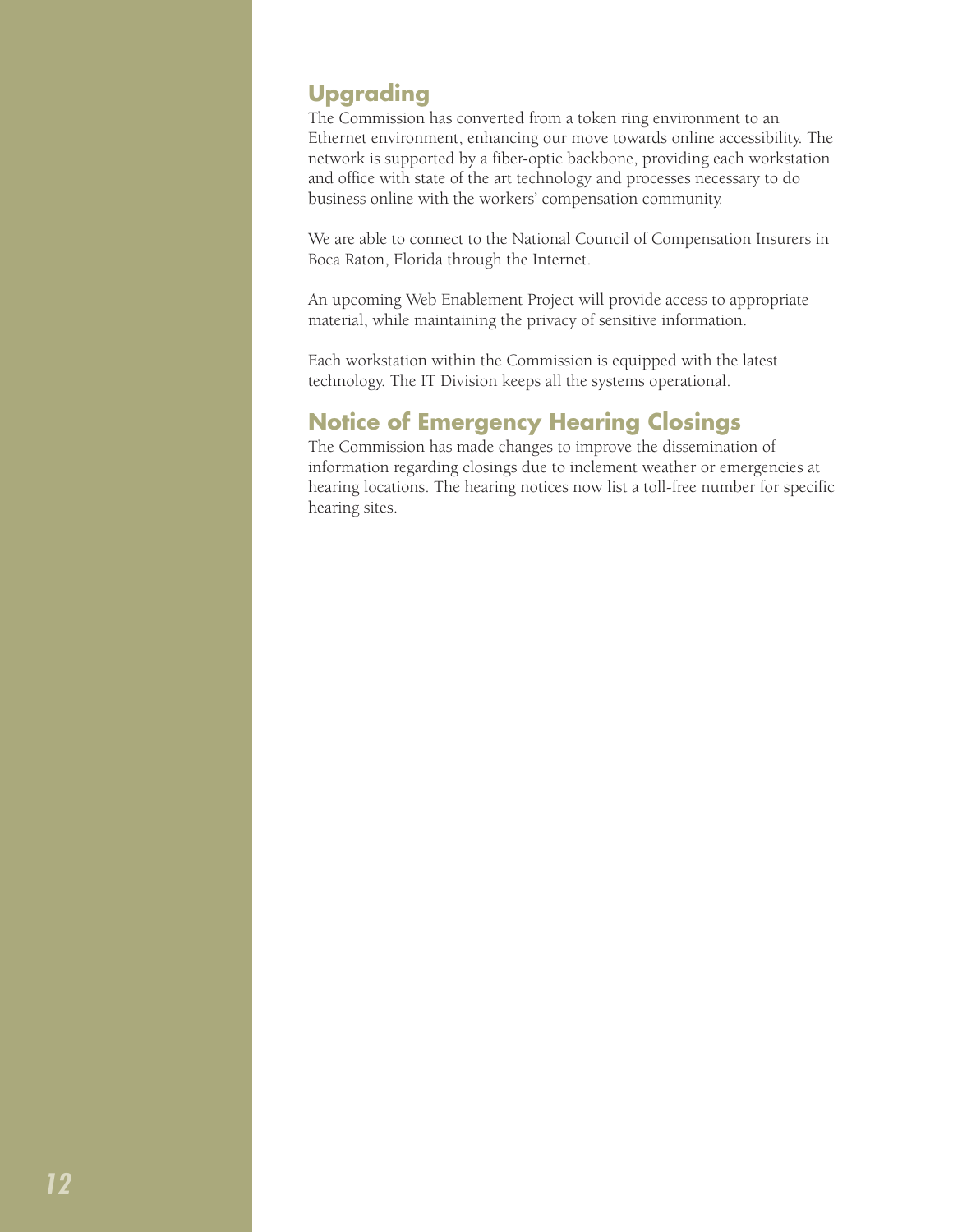Fiscal Year 2002 was a busy one for the Workers' Compensation Commission. We are proud to highlight the following accomplishments and improvements during the past fiscal year.

# **Enhancing**

The 2000 Legislative session granted the Commission authority to establish regional hearing sites. The consolidation of locations will be accomplished in phases pending establishment of the regional sites. The Commission is currently using temporary facilities to accommodate the areas where the need is most urgent, and four sites are being considered in:

- Northern Region Abingdon
- **n** Southern Region LaPlata
- Central Region Calverton
- Western Region has not been identified
- n Eastern Shore Region- has not been identified

The Northern Region is targeted to be in operation by early winter.

#### **Security**

The Baltimore City location employs a full-time security staff for the  $4<sup>th</sup>$  floor hearing rooms. Our two security officers are retired Maryland State Troopers who were formerly assigned to the Executive Protection Unit in Annapolis.

#### **Improving**

The Commission revised its continuance procedures thus allowing us to hear the maximum number of cases with a minimum amount of delay. In addition, guidelines have been implemented to ensure that decisions are rendered by a Commissioner within 20 days from the date of the scheduled hearing.

#### **Meetings**

Public meetings were held at the Commission regarding proposed changes to Regulations for Average Weekly Wage and Procedural Regulation regarding Local Office requirements for Insurers.

# **Forms and Reports**

The Request for Employer Designee to Receive Notice of Employee Claims (H23R) form has been revised. We have also revised the Subpoena/Subpoena Duces Tecum. The Maryland Medical Fee Guide is also in the process of being updated.

# **Parking**

The Commission has, with the cooperation of the Baltimore City Parking Authority, secured two passenger unloading spaces at the entrance to our 10 East Baltimore Street Offices for the drop-off of handicapped claimants having a hearing at the Commission.

# **Accomplishments**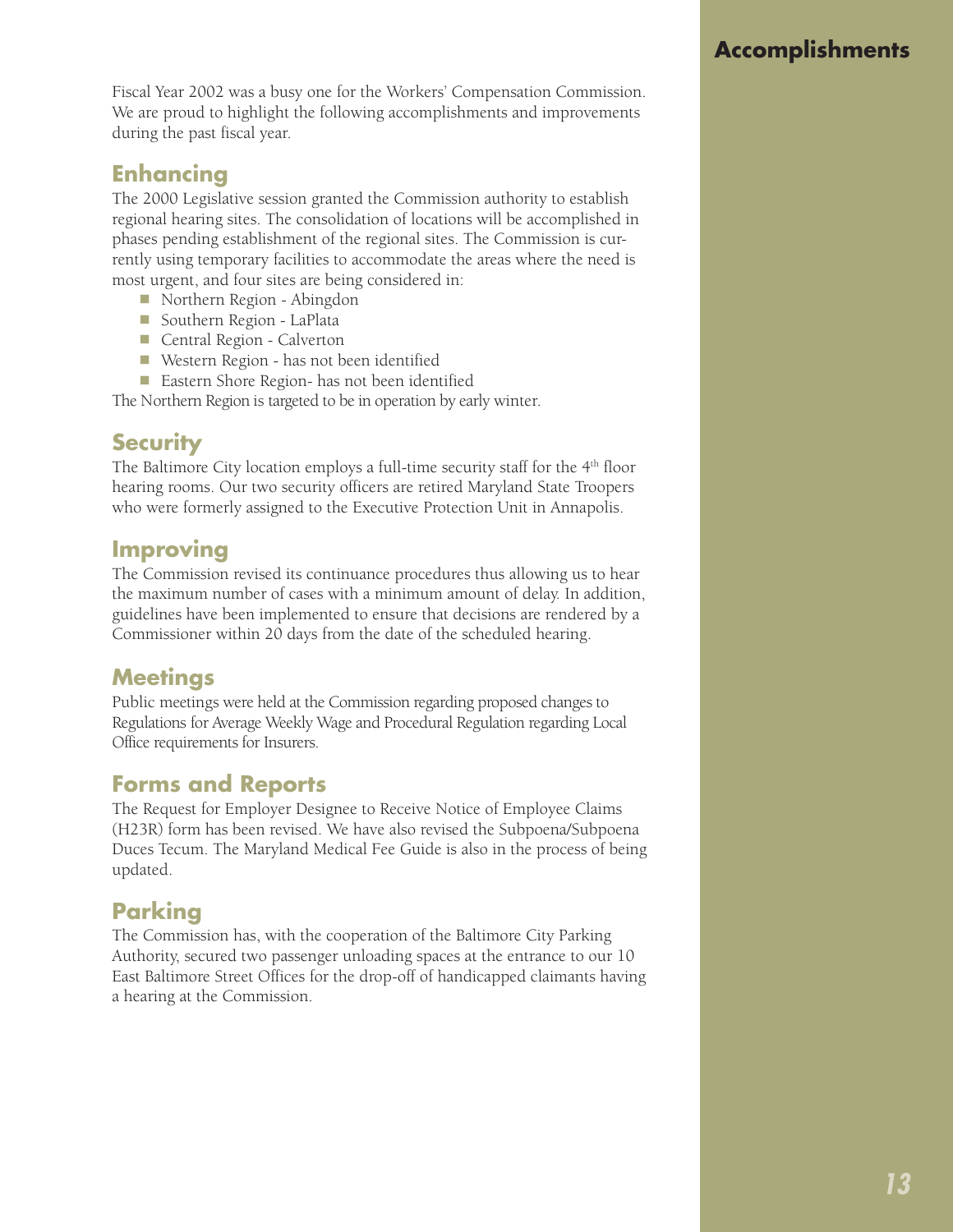#### **2002 Committees**

The Workers' Compensation Commission has established committees to study various issues and make recommendations to the Commission.

The Workers' Compensation Commission works with various professional associations to increase communication, gather information, and ultimately, improve the Maryland Workers' Compensation System. The following information highlights various associations we worked with during Fiscal Year 2002.

# **Medical Fee Guide Committee**

Chairman Thomas Patrick O'Reilly established the Medical Fee Guide Revision Committee to review the methodology applied to regularly review physician fees. The Committee is charged with the responsibility of recommending to the Commission a method for both developing and regularly updating a multiplier to be used with the CPT codes. The Committee is also charged with the responsibility of recommending to the Commission the best approach for publishing, distributing and updating the fee guide on an annual basis. Committee members equally represent both the payers and receivers of health care services. The progress of the Medical Fee Guide Revision Committee is available on the Commission's web page.

# **The Vocational Rehabilitation Committee**

Chairman O'Reilly established the Vocational Rehabilitation Committee to develop a process for selecting a vocational rehabilitation service provider for the Maryland injured worker. The Committee was to ensure the selection process was accomplished in a fair and reasonable manner that ensures both independence in selection as well as quality of services. The minutes of the Committee's meetings are on the Commission's web page and the public will have the opportunity to provide input to the committee. The Committee's recommendations are completed and have been presented to the Commission for review and consideration.

# **Occupational Disease Committee**

Chairman O'Reilly established the Occupational Disease Committee at the suggestion of Chairman Michael Busch of the House Economic Matters Committee. This Committee's key role is to study and make recommendations to the legislative committee of the occupational disease statute related to blood and airborne diseases. The committee is chaired by retired Circuit Court Judge Carroll Byrnes.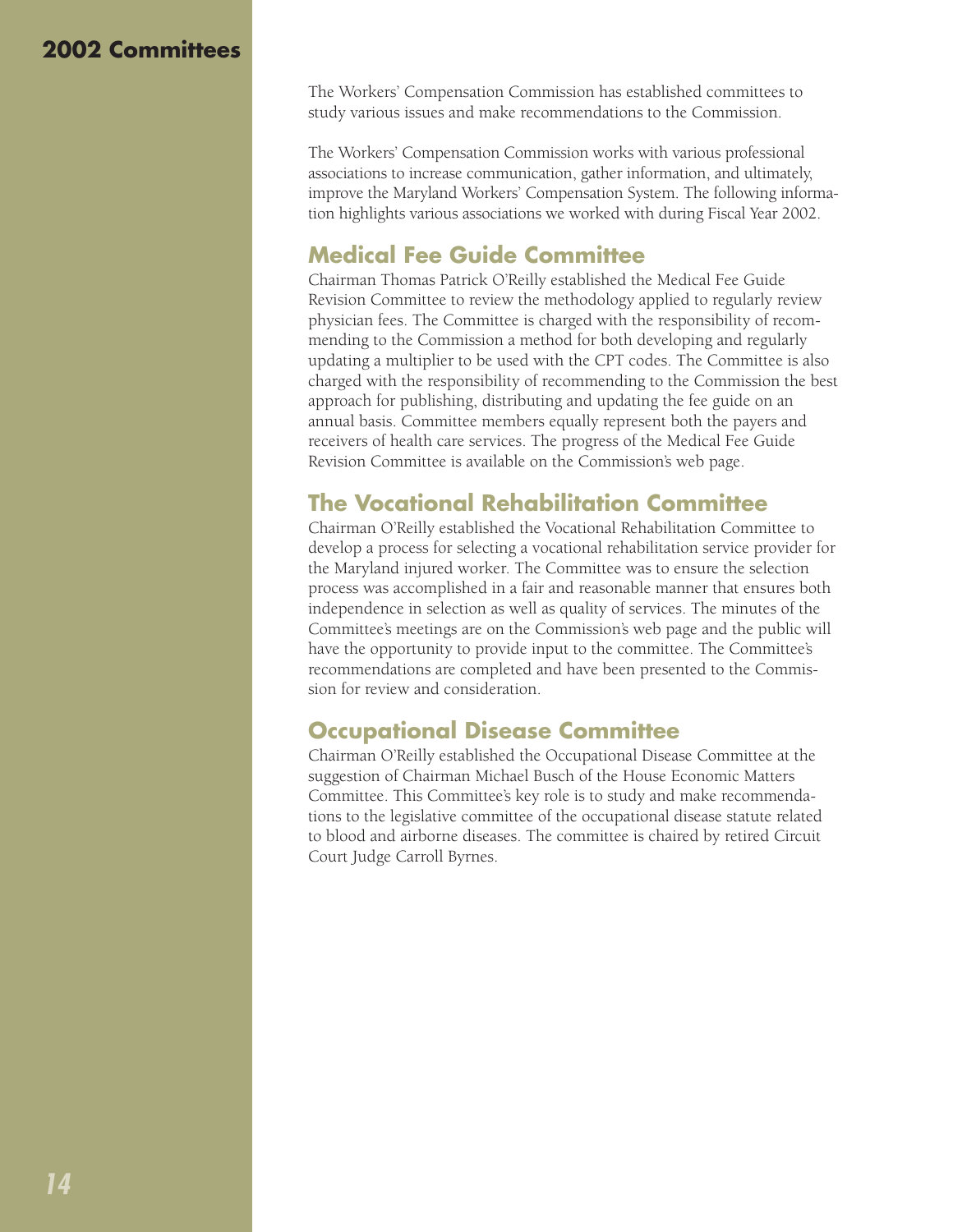# **Working with Professional Associations**

#### **Maryland Workers' Compensation Educational Association**

The Maryland Workers' Compensation Educational Association (MWCEA) was established in 1984 to provide an opportunity for individuals and organizations to participate in educational activities designed to improve the Maryland Workers' Compensation System. The Board consists of thirteen organizations and associations within the Workers' Compensation Community. The Commission is a charter member of the Association and continues to serve as an active participant. The theme of the 17<sup>th</sup> Annual MWCEA Conference was "Professionalism, Collegiality and Civility Through Communication." Over 800 participants attended the three-day conference in Ocean City, Maryland. Chairman O'Reilly and the Commissioners were major contributors, served as presenters and moderated many of the workshops and general sessions. Commission staff also participated in the conference answering questions regarding Commission rules and procedures and advising attendees of the information available on the Commission web page.

## **Task Force on Rehabilitation for the Injured Worker**

The Task Force on Rehabilitation for the Injured Worker was created in 1983 to provide an educational forum and promote better communication between parties regarding rehabilitation services for the Maryland injured worker. The Commission is a charter member of the Task Force and continues to be an active participant. The membership consists of 15 organizations and associations within the workers' compensation community. Each member organization is responsible for assigning a representative to serve on the Task Force. The Task Force has developed a "Good Practice Manual" and other educational materials to promote good rehabilitation service guidelines for professionals and interested parties. The theme of the 18th Annual Conference was "Workers' Compensation Ethics." Commissioner Miraglia represented the Commission on the panel. The Commission's rehabilitation staff participated in the one-day conference, which attracted over 250 professionals.

#### **Southern Association of Workers' Compensation Administrators**

The Commission has been a member of the Southern Association of Workers' Compensation Administrators (SAWCA) since 1964. SAWCA is an association composed of 19 state workers' compensation commissions and boards. The Commission has held leadership positions in this Association with representatives serving on the Executive Board and as President. Directors at the Commission also serve as active members on the Information Technology, and Self Insurance Committees. The Director of Support Service serves as chair of the Medical/Rehabilitation Committee and the Commission's Executive Director serves as chair of the Administration and Procedures Committee.



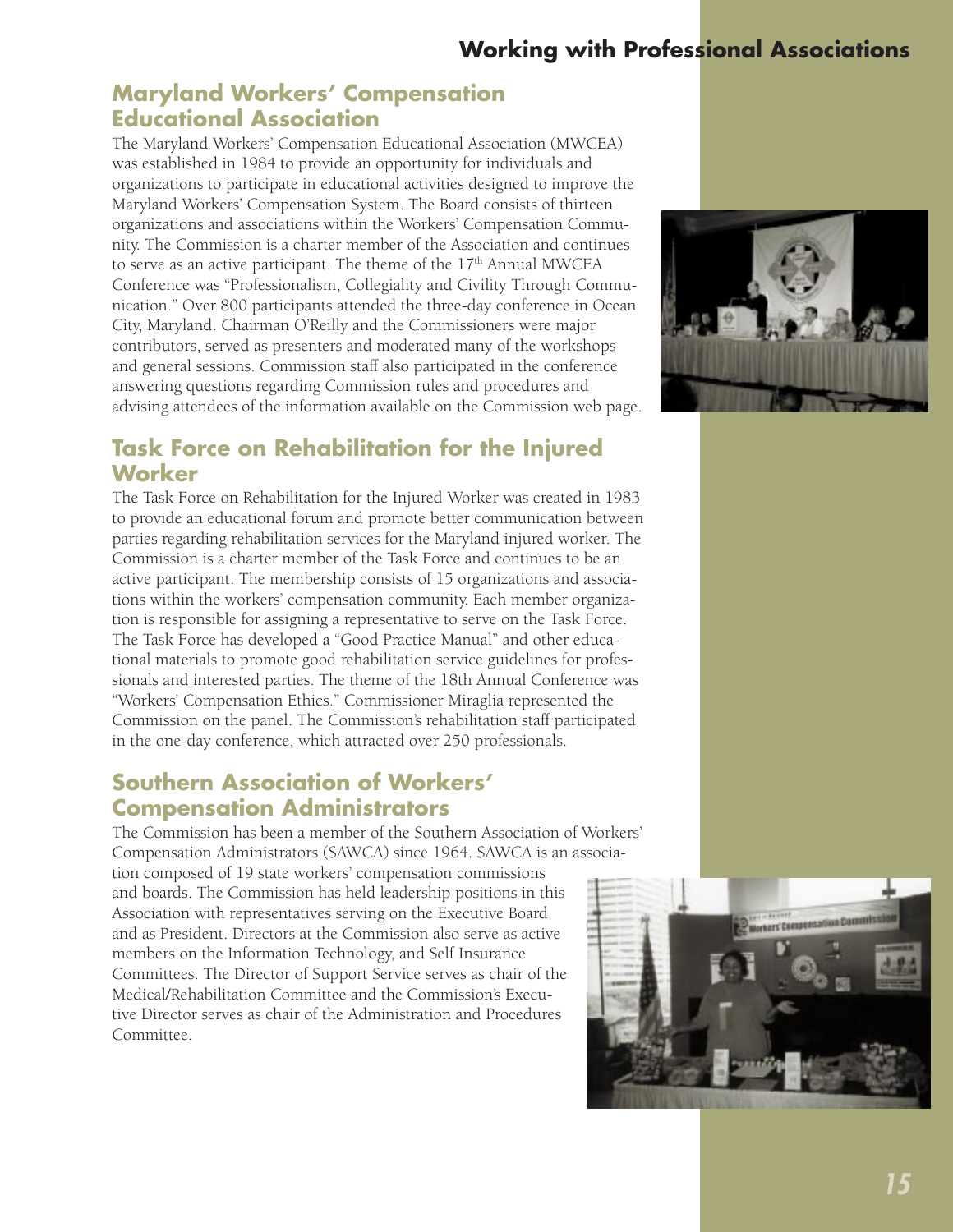

Glenda FreemanTom Maxon Teresa Palugi Barbara Taylor Ben Watson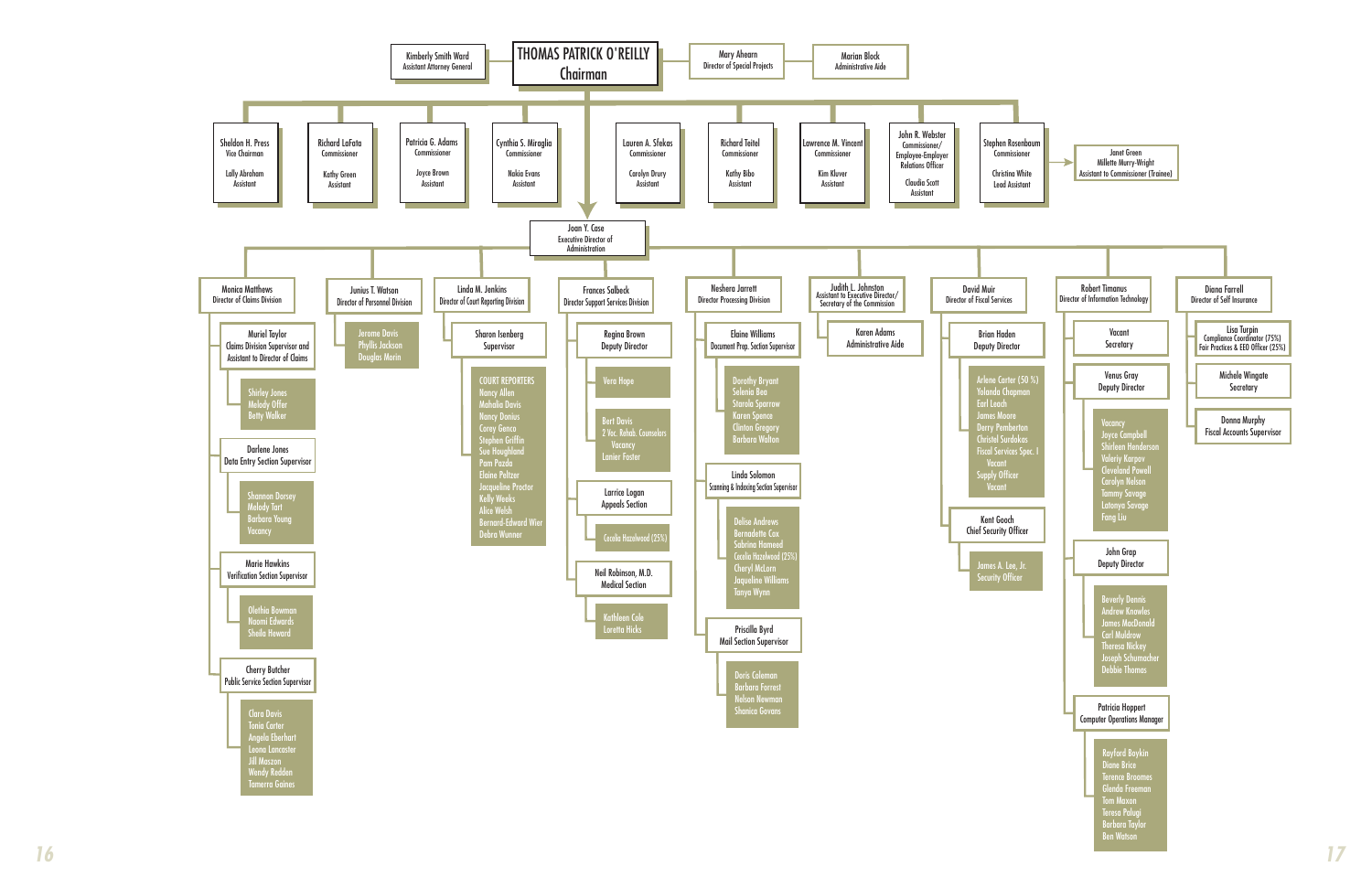### **Other Professional Associations**

The Commissioners and staff were actively involved in providing information statewide to the Workers' Compensation Community in Fiscal year 2002. The Commissioners participated in statewide workshops, seminars and conferences, sponsored by the following organizations:

- Maryland State Bar Association
- **n** Baltimore Trial Lawyers Association
- **n** American Insurance Executives
- Howard County Women's Bar Association
- **n** Maryland Law Association
- The Montgomery County Bar Association

The Commissioners and staff participated in conferences with the following organizations:

- Maryland Institute for Continuing Professional Education of Lawyers (MICPEL)
- Maryland Workers' Compensation Educational Association (MWCEA)
- n Chesapeake Association of Rehabilitation Professionals in the Private Sector (CARPPS)
- Maryland Rehabilitation Association (MRA)
- The Task Force on Rehabilitation for the Injured Worker
- The Southern Association of Workers' Compensation Administrators (SAWCA)
- Maryland Association of Counties (MACO)

Commissioners and staff also participated in informational meetings with insurance companies, rehabilitation companies, nursing organizations and other professional groups and associations.

The MWCEA's Al Porth Award is proudly displayed in the Commission lobby area. The first recipient, Martin E. Gerel, Esq., attended the unveiling ceremony on April 18, 2002 with Mrs. Porth and family.



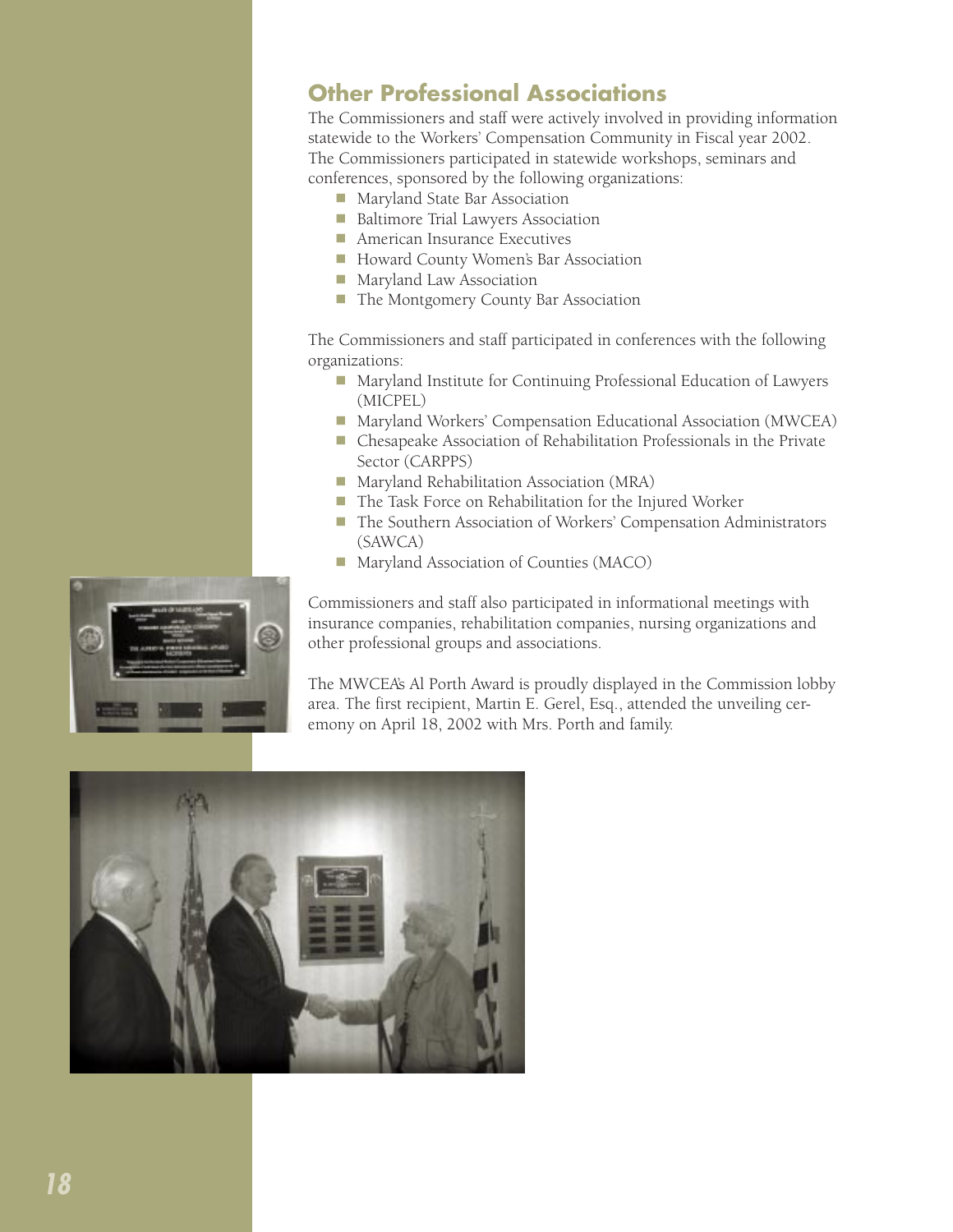# **New Legislation**

# **Maryland Legislature**

The Commission has been active in working with Maryland Legislators. Chairman O'Reilly and Commissioner Lafata conducted a briefing for the legislative staff on workers' compensation processes in Maryland. The commissioners attended all Senate and House of Delegates public meetings regarding workers' compensation matters.

The following information highlights legislation passed during Fiscal Year 2002 pertaining to the Maryland Workers' Compensation Commission.

# **Modification of Awards**

House Bill 1318 (passed) clarifies that, except in specified cases involving fraud, the Workers' Compensation Commission may not modify an award unless the modification is applied for within five years after the latter of:

- $\blacksquare$  the date of the accident;
- $\blacksquare$  the date of disablement; or
- $\blacksquare$  the last compensation payment.

The first two time constraints are added to a provision in current law that requires the modification to be applied for within five years of the date of the last compensation payment. The intent of the bill is to address the situation when no wage compensation is paid. Medical benefits awarded from a claim are lifetime benefits.

#### **Workers' Compensation Commission Budget Process**

Senate Bill 772 (passed) creates a 12-member advisory committee appointed by the Governor to review the annual proposed budget of the Workers' Compensation Commission. Committee members will represent business, labor, insurance, vocational rehabilitation, medical, and legal interests. The committee is required to report annually to the Governor, who must give due consideration to the recommendations. Senate Bill 772 also creates a special fund to pay specified costs and expenses of the Commission prior to an assessment on insurers to reimburse the special fund. The State Treasurer is custodian of the continuing, nonlapsing fund and must deposit payments received from the commission into the fund. The bill specifies that, unless otherwise provided by law, no part of the fund may revert or be credited to the general fund or another special fund. The commission will continue to pay all fines and penalties collected into the general fund.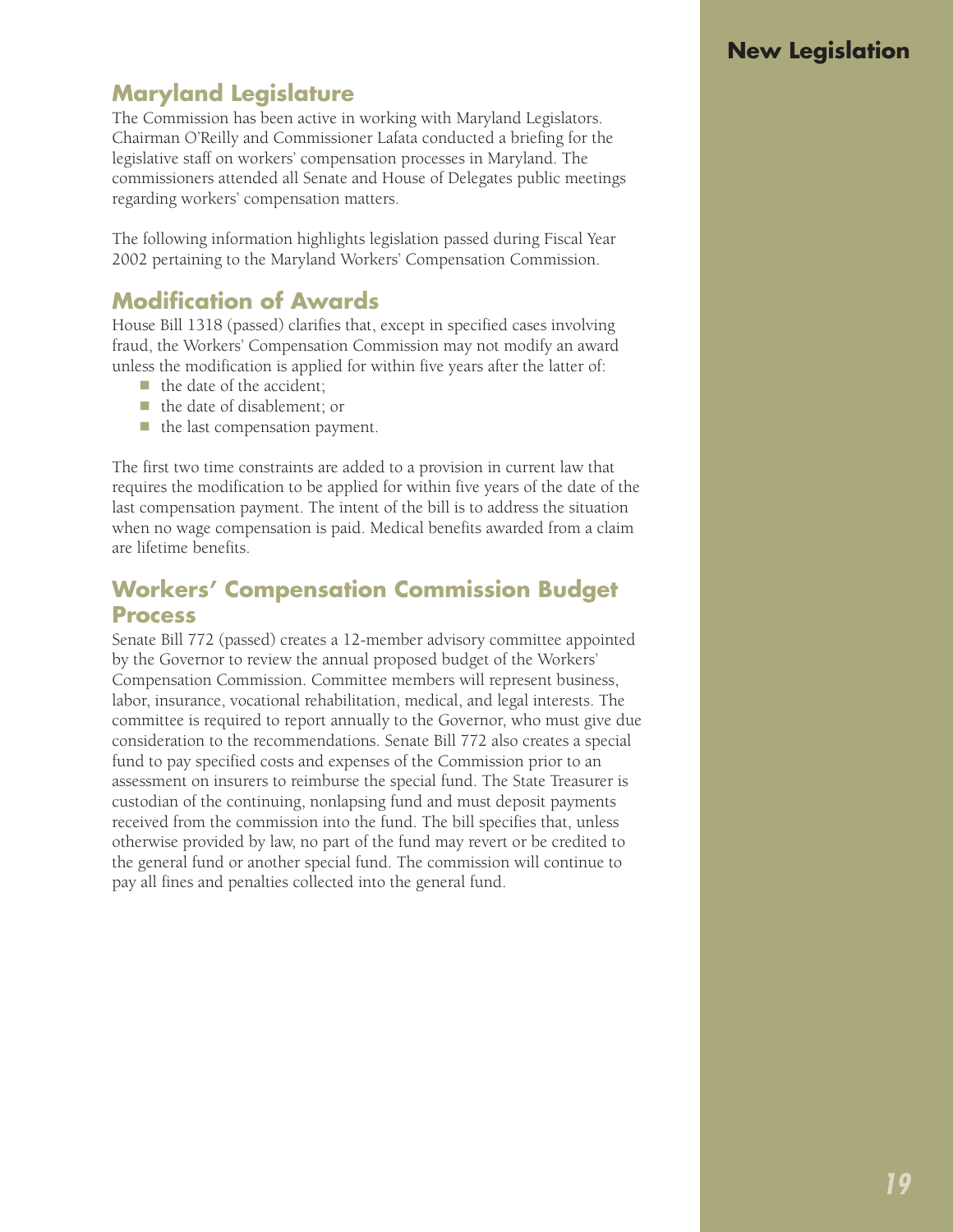### **Principal Contractor Liability**

House Bill 491 (passed) provides that a principal contractor is not liable to pay workers' compensation to an individual who is a sole proprietor subcontractor if the individual does not notify the principal contractor of the individual's status as a covered employee and does not elect to be a covered employee.

Further, House Bill 491 states that an individual is presumed to be a sole proprietor who is not a covered employee if:

- $\blacksquare$  a substantial part of the individual's income is from work for which a principal contractor has engaged the individual and from which the individual has attempted to earn taxable income; and
- $\blacksquare$  the individual notifies the principal contractor that the individual has not elected to become a covered employee or the individual has filed the appropriate IRS Form 1040, Schedule C or F, for the previous taxable year.

Both notifications must be made on a form approved by the Workers' Compensation Commission.

# **Construction Carve Out**

The repeal of the termination date for the "construction carve out" was approved in Senate Bill 522 (passed). The "construction carve out" authorizes an employer and a recognized bargaining representative of employees under the purview of the Building and Construction Trade Council to adopt an alternative dispute resolution system for workers' compensation claims as part of a collective bargaining agreement. The legislation which originally established the carve out provisions (Chapter 591 of 1997) had a termination date of September 30, 2002.

# **Partly Dependent Individuals**

House Bill 887 (passed) modifies the calculation for payment of weekly death benefits to partly dependent individuals and increases the maximum amount of death benefits that may be received by partly dependent individuals from \$45,000 to \$60,000.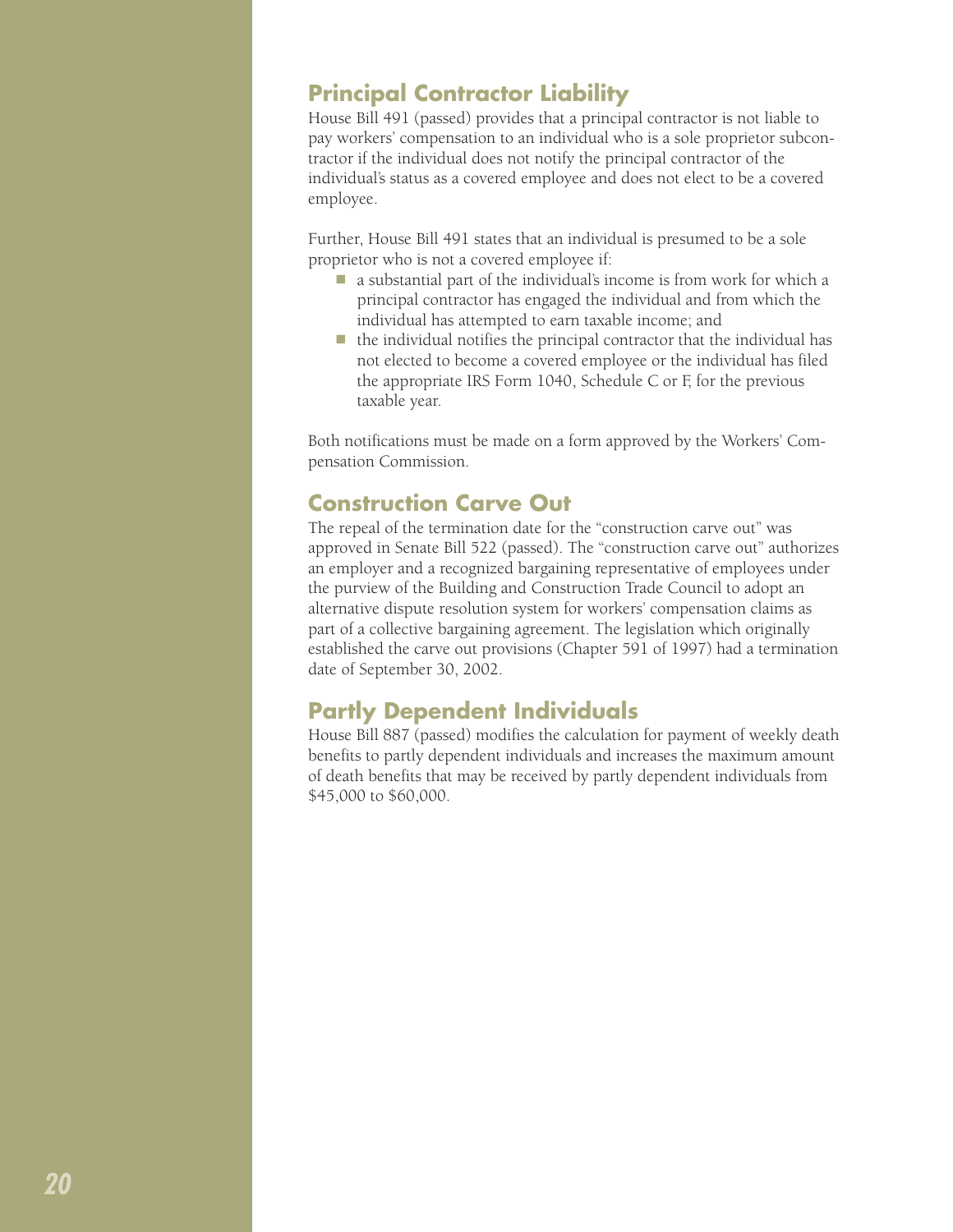#### **Maryland General Assembly Workers' Compensation Benefit and Insurance Oversight Committee**

Charter 590 and 591 of the Acts of 1987 established the Maryland General Assembly Workers' Compensation Benefit and Insurance Oversight Committee. The Oversight Committee was developed to:

- n examine and evaluate the condition of the workers' compensation benefit and insurance structure in Maryland and the impact these laws have on that structure.
- $\blacksquare$  review, with respect to adequacy and appropriateness, the changes made to the permanent partial benefits laws and make recommendations for necessary changes.
- n report to the Governor and the Legislative Policy Committee on December 31 of each year.

The Oversight Committee also monitors, reviews and comments on salient workers' compensation issues for the Maryland Legislature. The Oversight Committee membership includes representatives from the legislative, medical, legal and labor sectors, as well as the general public. An appointed State Senator and House of Delegates member serve as Chair and Co-Chairman.

# **2002 Membership Roster**

| Senator Arthur Dorman              | Presiding Chairman                                                   |
|------------------------------------|----------------------------------------------------------------------|
| Delegate Van T. Mitchell           | Co-Chairman                                                          |
| Delegate Tony E. Fulton            |                                                                      |
| Senator Jean W. Roesser            |                                                                      |
| Mary Anne Reuschling               | Representative of MD Business<br>Community                           |
| Jerry S. Lozupone                  | Representative of MD Labor<br>Organizations                          |
| Charles H. Rush                    | Representative of MD Building and<br>Construction Labor Organization |
| Harvey A. Epstein, Esq.            | Representative of Public                                             |
| Marcia P. Burgdorf DeWitt          | Representative of Public                                             |
| H. Glenn Twigg, Jr., CPCU, CIC     | Representative of Insurance Industry                                 |
| Lori Lovgren                       | Representative of Workers'<br>Compensation Rating                    |
|                                    | Organization                                                         |
| Kenneth R. Lippman, M.D.           | Member of Medical and Chirurgical<br>Faculty of MD                   |
| Rudolph L. Rose, Defense Lawyer    | Member of the Bar                                                    |
| P. Matthew Darby, Plaintiff Lawyer | Member of the Bar                                                    |
| Richard LaFata, Commissioner       | Workers' Compensation<br>Commission - Ex-Officio                     |
| Tami Burt                          | Committee Staff                                                      |
| Kristin Jones                      | Committee Staff                                                      |
| Shannon McMahon                    | Committee Staff                                                      |

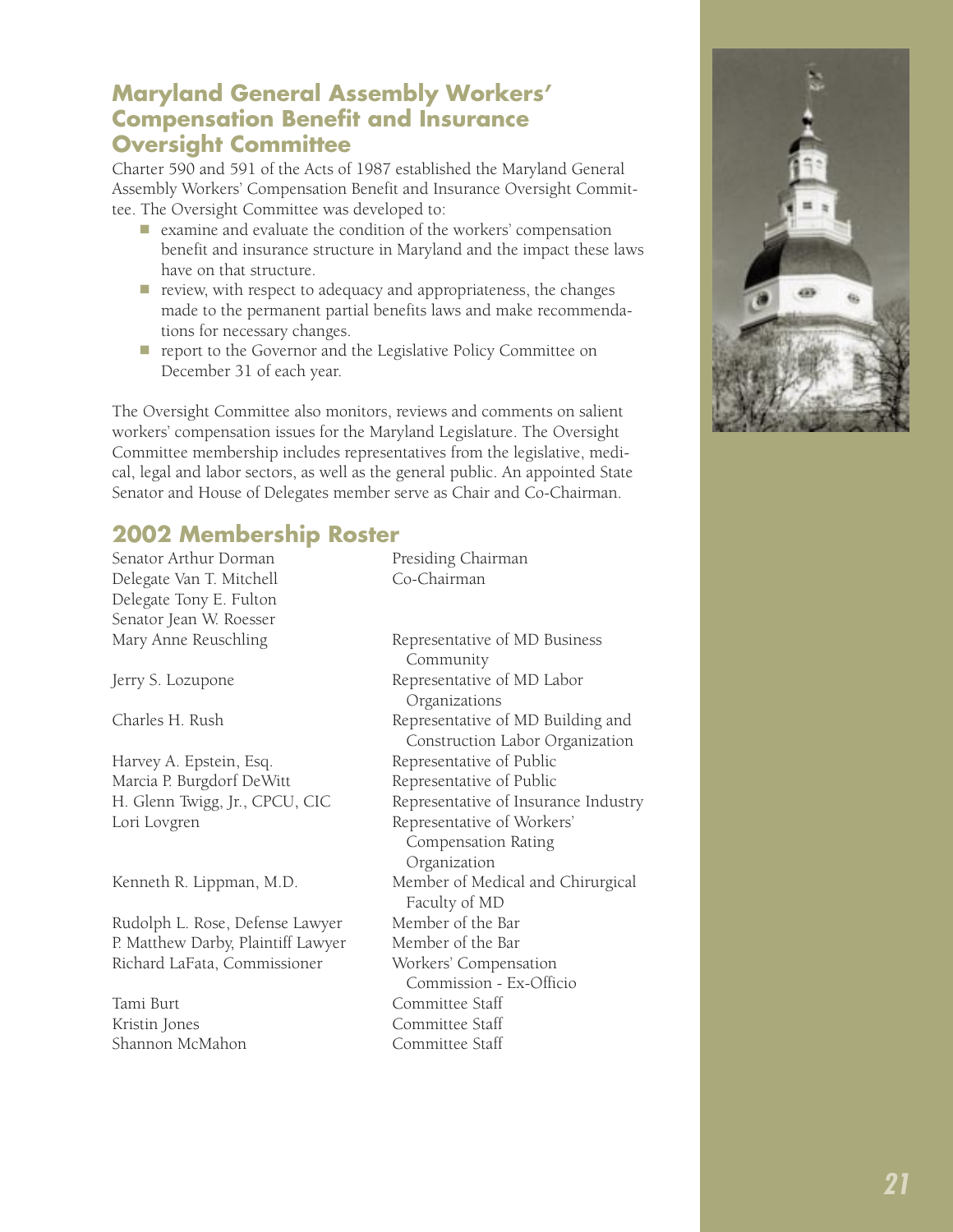# **Processing Division**



This Division is responsible for processing all incoming paper documents in an efficient, accurate and expedient manner in accordance with the Workers' Compensation Commission's mission statement. This division is considered the "Alpha and Omega" of the Commission's paper processes.

The Processing Division is comprised of three sections: Mail Section, Document Preparation Section and Scanning & Indexing Section. These three sections are responsible for the paper-to-imaging processes for all incoming documents:

- $\blacksquare$  Mail Section receives and routes approximately 100,000 pieces of mail each month.
- **Department Infrastructure: Director - Neshera A. Jarrett Mail Room** (1) Service Supervisor (4) Office Clerk II (1) Office Clerk I **Document Preparation** (1) Office Supervisor III (1) Office Supervisor I (5) Office Clerk II **Scanning & Indexing** (1)Data Device Supervisor II (6) Data Processing Tech II (1) Office Clerk
- Document Preparation Section prepares all documents received for scanning into the Commission's electronic imaging system.
- Scanning & Indexing Section scans, indexes and commits all paper documents to the imaging system.



#### **ACCIDENT REPORTS AND CLAIMS**

The total number of "First Report of Injury" in 2002 was 146,645. This is 12,750 fewer than in 2001. A total of 27,407 "Employee Claims" were filed in 2001. Twenty seven of those claims were fatal claims. That is 18 more fatal claims than 2001.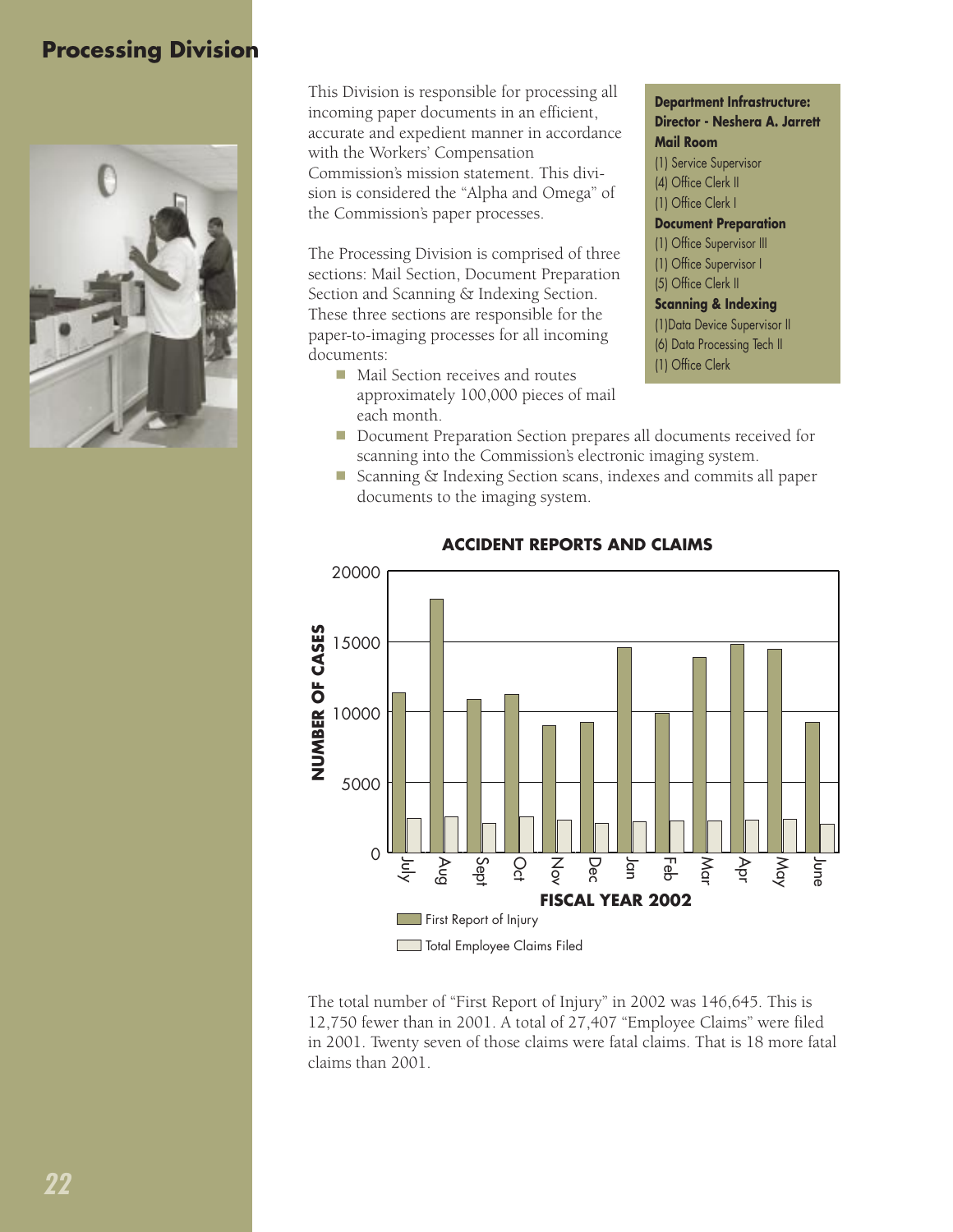# **Claims Division**

This Division is responsible for coding, verification of insurance, data entry and case review. The Claims Division's goal is to continue to provide prompt and accurate services to the public and to process documents that require immediate attention within 24 hours. The Claims Division is responsible for reviewing, analyzing, routing and efficiently processing hundreds of documents on a daily basis. The Claims Division is comprised of four sections:

- Public Service staff greets the public and seeks answers to all their inquiries.
- Verification staff reviews and verifies the insurer, the employer's identification codes and attorney codes.
- Data Entry staff takes appropriate action on incoming mail via the data systems.

n Claims Services staff reviews and processes various types of documents and handles inquiries from all parties about the claims.

# **Claims filed by Residence of Claimant**

| <b>Counties</b>            |       | <b>Totals Counties</b>      | Totals |
|----------------------------|-------|-----------------------------|--------|
| <b>Anne Arundel County</b> |       | 2,452 Howard County         | 584    |
| Allegany County            |       | 398 Kent County             | 89     |
| <b>Baltimore County</b>    |       | 4,579 Montgomery County     | 2,306  |
| <b>Baltimore City</b>      |       | 5,123 Prince Georges County | 3,096  |
| <b>Caroline County</b>     |       | 184 Queen Anne's County     | 207    |
| Cecil County               |       | 342 St. Mary's County       | 330    |
| <b>Charles County</b>      |       | 466 Somerset County         | 102    |
| Carroll County             |       | 766 Talbot County           | 87     |
| <b>Calvert County</b>      |       | 359 Washington County       | 803    |
| Dorchester County          |       | 177 Wicomico County         | 432    |
| Frederick County           |       | 958 Worcester County        | 197    |
| <b>Garrett County</b>      |       | 149 Out Of State Claims     | 2,003  |
| <b>Harford County</b>      | 1,218 |                             |        |
|                            |       | Total                       | 27,407 |

#### **Department Infrastructure: Director – Monica Matthews Public Service Section** (1) Supervisor (7) Office Services Clerk **Verification Section** (1) Supervisor (3) Case Reviewer II **Data Entry Section** (1) Supervisor (3) Data Processing Tech II General **Claims Services Section** (1) Supervisor/Assistant to Director (1) Case Reviewer Supervisor (2) Case Reviewer II



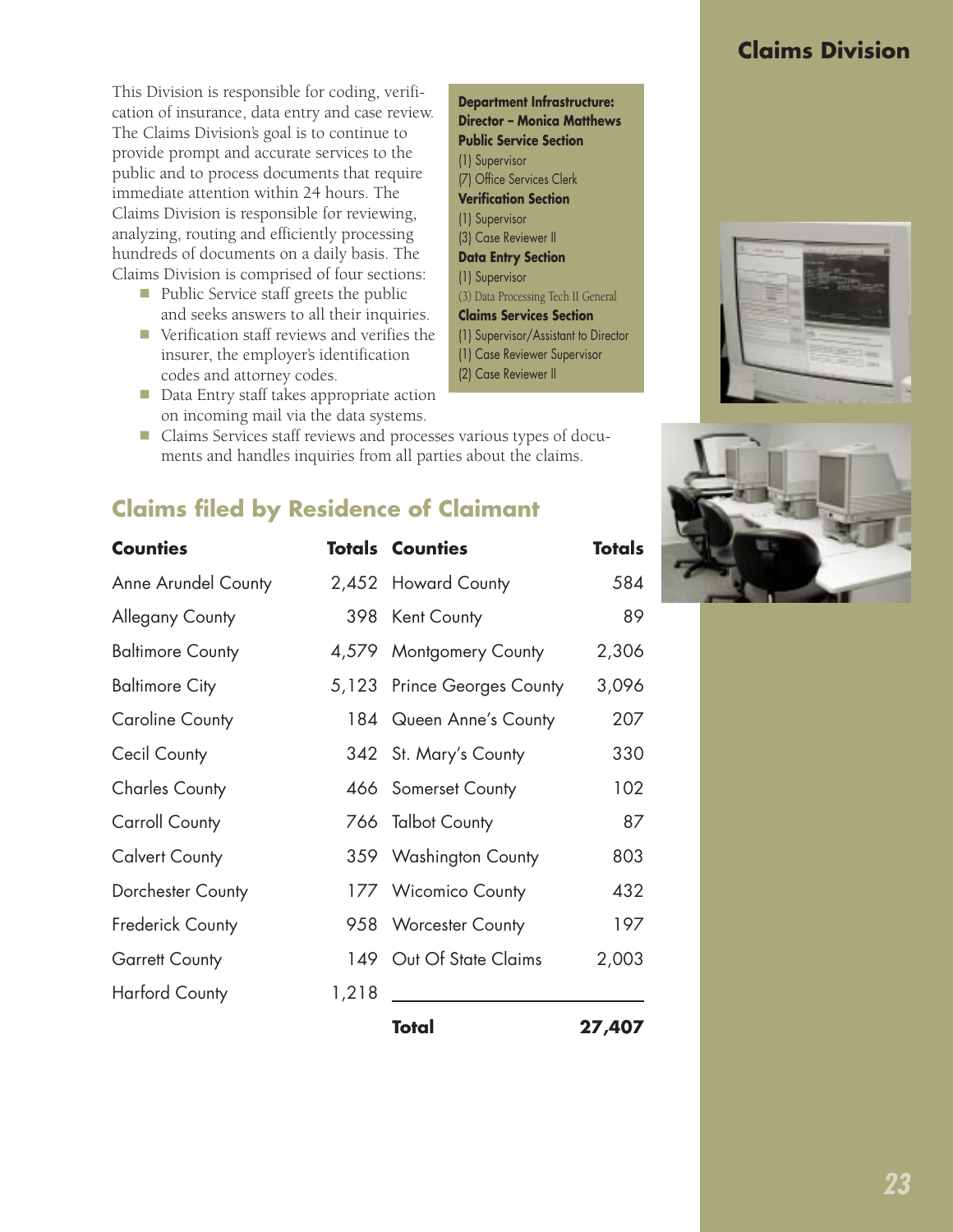# **Hearing Division**

The Hearing Division consist of the Commissioners, the Assistants to the Commissioners and the Assistant Trainees. The primary job of the Commissioners is to preside over hearings and decide issues in dispute. In addition to hearing and deciding cases, the Commissioners set Commission policy, adopt regulations and forms and are intimately involved in the operation of the Agency. The Commissioners also participate in a variety of educational conferences and seminars.

**Department Infrastructure: Chairman Thomas Patrick O'Reilly Vice Chairman Sheldon H. Press** (8) Commissioners (3) Recall Commissioners (1) Lead Commissioner Assistant (8) Commissioner Assistants (1) Commissioner Assistant Trainee (1) Commissioner Assistant Trainee/ Receptionist



receives administrative support from their Assistant who serves as the Commissioners liaison to the public and assumes responsible for the daily operation of the Commissioner's office. The Assistants also prepare and process all legal documents, including the Orders, which incorporate the Commissioners' decisions. Along with learning the duties of the position and performing other clerical tasks, the Assistant Trainees provide support to the recall Commissioners and Assistants as needed.



| <b>Inputs</b>                                                                                 | <b>FY 2001</b> | <b>FY 2002</b> |
|-----------------------------------------------------------------------------------------------|----------------|----------------|
| Employee Claims filed                                                                         | 28,421         | 27,407         |
| Employer First Reports filed                                                                  | 159,395        | 146,645        |
| <b>Outputs</b>                                                                                |                |                |
| Hearings Set During Period                                                                    | 41,145         | 41,435         |
| <b>Stipulated Awards</b>                                                                      | 2,690          | 2,302          |
| <b>Rehabilitation Stipulated Orders</b>                                                       | 413            | 719            |
| <b>Outcome of Cases</b>                                                                       |                |                |
| Compromised Agreements Approved                                                               | 8,733          | 8,822          |
| <b>Cases Appealed to Circuit Courts</b>                                                       | 2,244          | 2,229          |
| Injured Workers Returned to Employment<br>following rehabilitation and/<br>or case management | 1,633          | 1,976          |

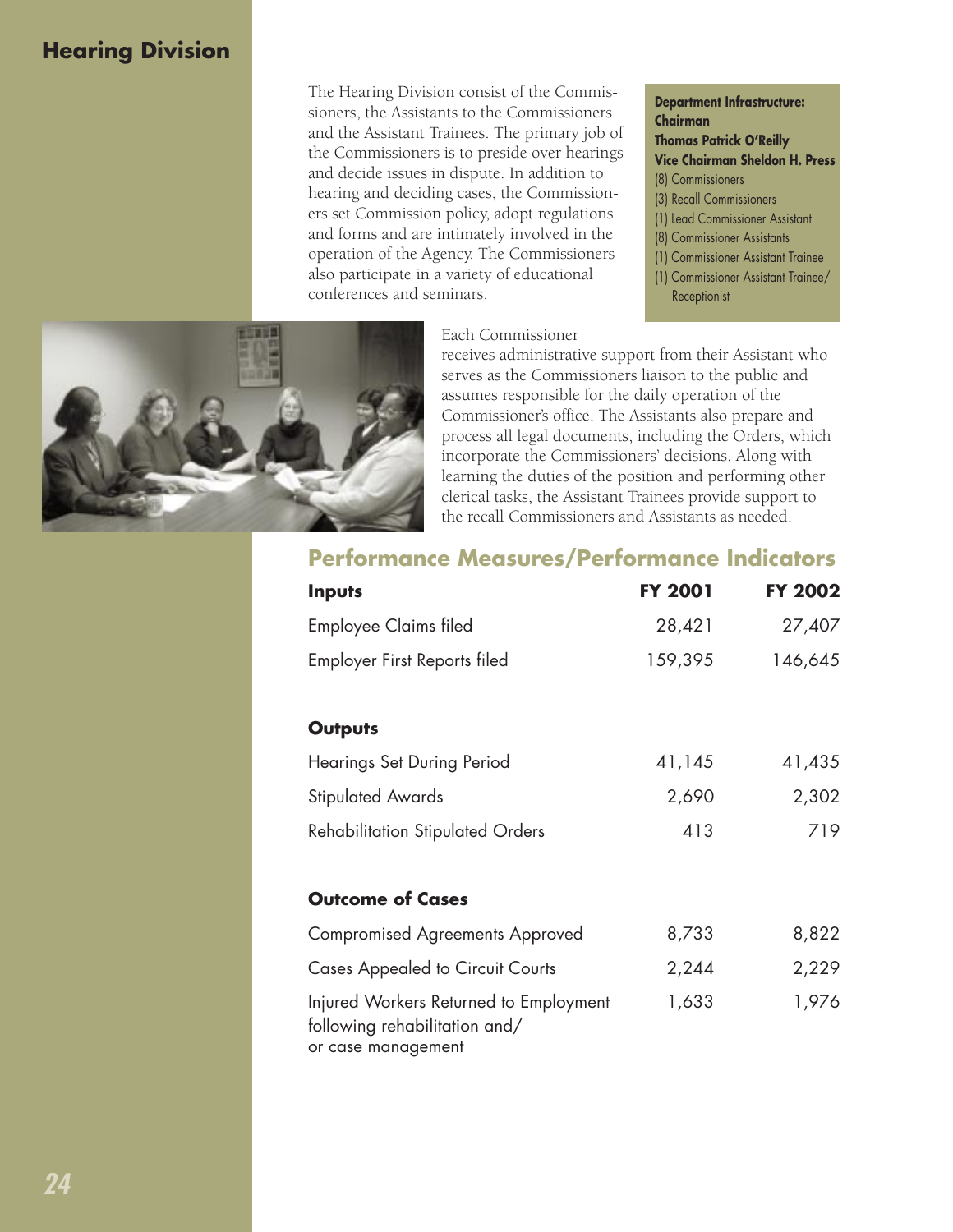# **Court Reporting Division**

This Division consists of 13 court reporters who are responsible for producing accurate transcripts of the proceedings for appellate purposes, third-party litigation, re-openings, fraud investigations and general requests by other parties of interest.

**Department Infrastructure: Director – Linda Jenkins** (1) Supervisor/Court Reporter (13) Court Reporters

The Court Reporting Division is responsible for making a verbatim record of all Workers' Compensation Commission hearings held in Baltimore City and at the various regional sites in Maryland. The Division oversees the safekeeping and preparation of records in conformance with the laws of Maryland for a period of 15 years from the date of the hearing.

The reporter identifies all parties of record who appear before the Commission, marks all exhibits entered at Commission hearings, prepares accurate transcripts in accordance with all statutory time requirements and forwards copies to the Circuit Court and to all parties involved in an appeal. Commission hearings are quasi-judicial proceedings, which involve extensive legal and medical terminology.



In fiscal year 2002, the Division received 2,129 appeal notices for which it provided transcripts to the Circuit Courts and all parties of record. In addition, the Division prepared 960 transcripts for non-appeal related requests. The past three years of reporting are illustrated in this chart.



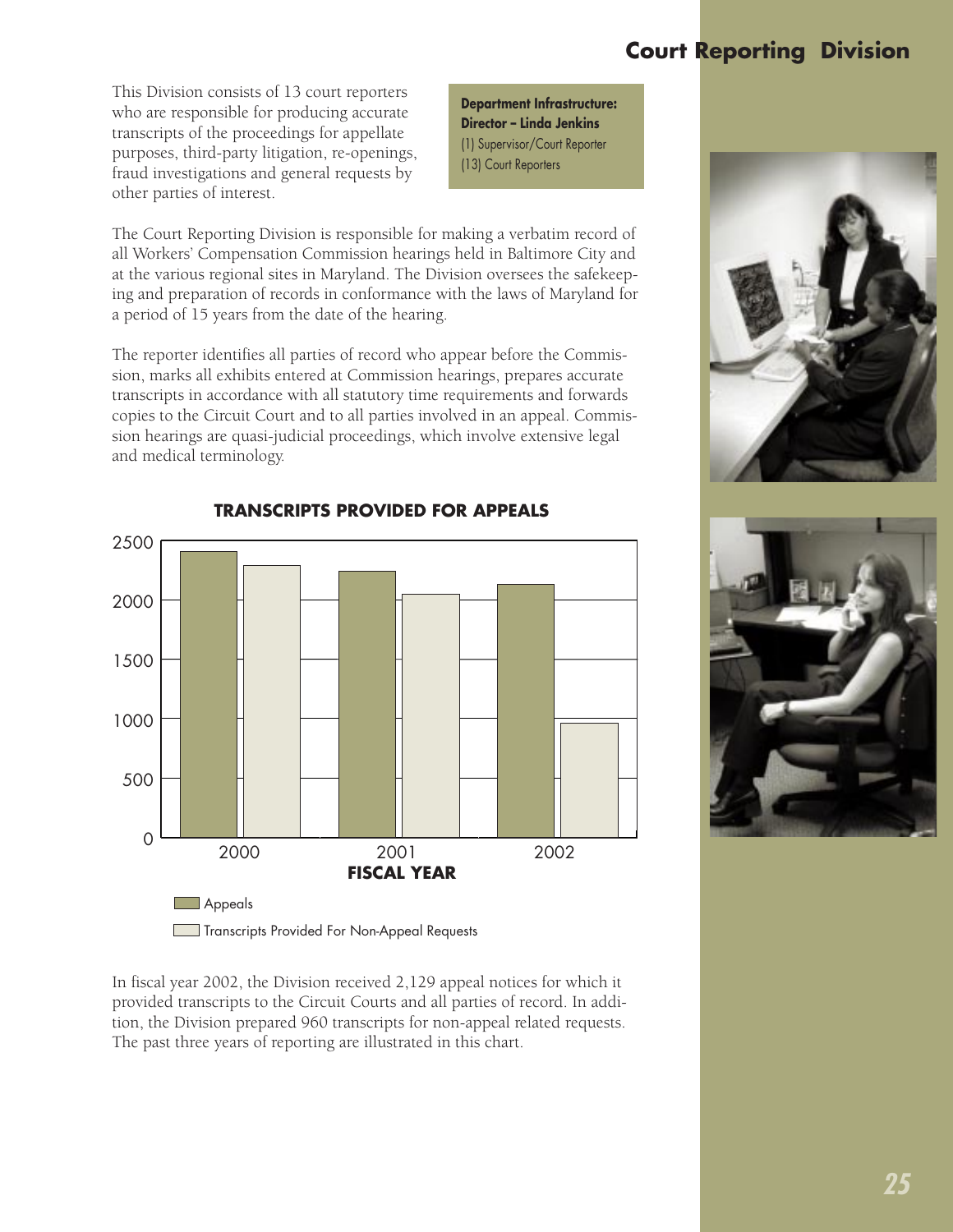# **Support Services Division**

This Division manages all medical issues submitted to the Commission, mails copies of case files and transcripts to the Circuit Court, certifies and registers rehabilitation services providers/organizations, and monitors all rehabilitation activities pursuant to the Maryland Workers' Compensation Law.

The Support Services Division consists of the Rehabilitation Section, Appeals Section and the Medical Section. Their responsibilities are as follows:

■ Rehabilitation Section registers vocational rehabilitation service providers of vocational rehabilitation services every two years and certifies vocational **Department Infrastructure: Director – Frances Salbeck Deputy Director- Regina Brown** (1) Administrative Specialist **Rehabilitation Section** (2) Rehabilitation Specialist (2) Secretary **Appeals Section** (1) Administrative Specialist (1) Clerical Assistant **Medical Section** (1) Medical Examiner (1) Medical Claim Reviewer (1) Medical Secretary

rehabilitation service providers for three years. The section oversees the activities of the rehabilitation service providers and monitors the status of rehabilitation of claimants by reviewing reports, evaluations and rehabilitation plans. Staff participate in creating and modifying legislation regarding the rehabilitation process.

- Appeals Section mails copies of case files and transcripts of hearings to the Circuit Court, processes Circuit Court orders and maintains computer records of court actions.
- n Medical Section processes health providers' claims for payment and issues orders for payment. Staff review and refer medical evaluations per the Commissioner's order and maintain the Workers' Compensation Commission's Guide to Medical & Surgical Fees. The medical examiner serves on the Medical Fee Guide committee. The Medical Fee Guide committee members include three doctors, a representative for industrial clinics, a physical therapist, a self-insurer, three attorneys and an insurer representative. This Committee also prepares, updates and reviews the Maryland Medical Fee Guide.

#### **NUMBER OF VOCATIONAL REHABILITATION SERVICE PROVIDERS CERTIFIED BY THE WORKERS' COMPENSATION COMMISSION**



In FY 2002, a total of 1,170 certified rehabilitation service providers are on record with the Workers' Compensation Commission.

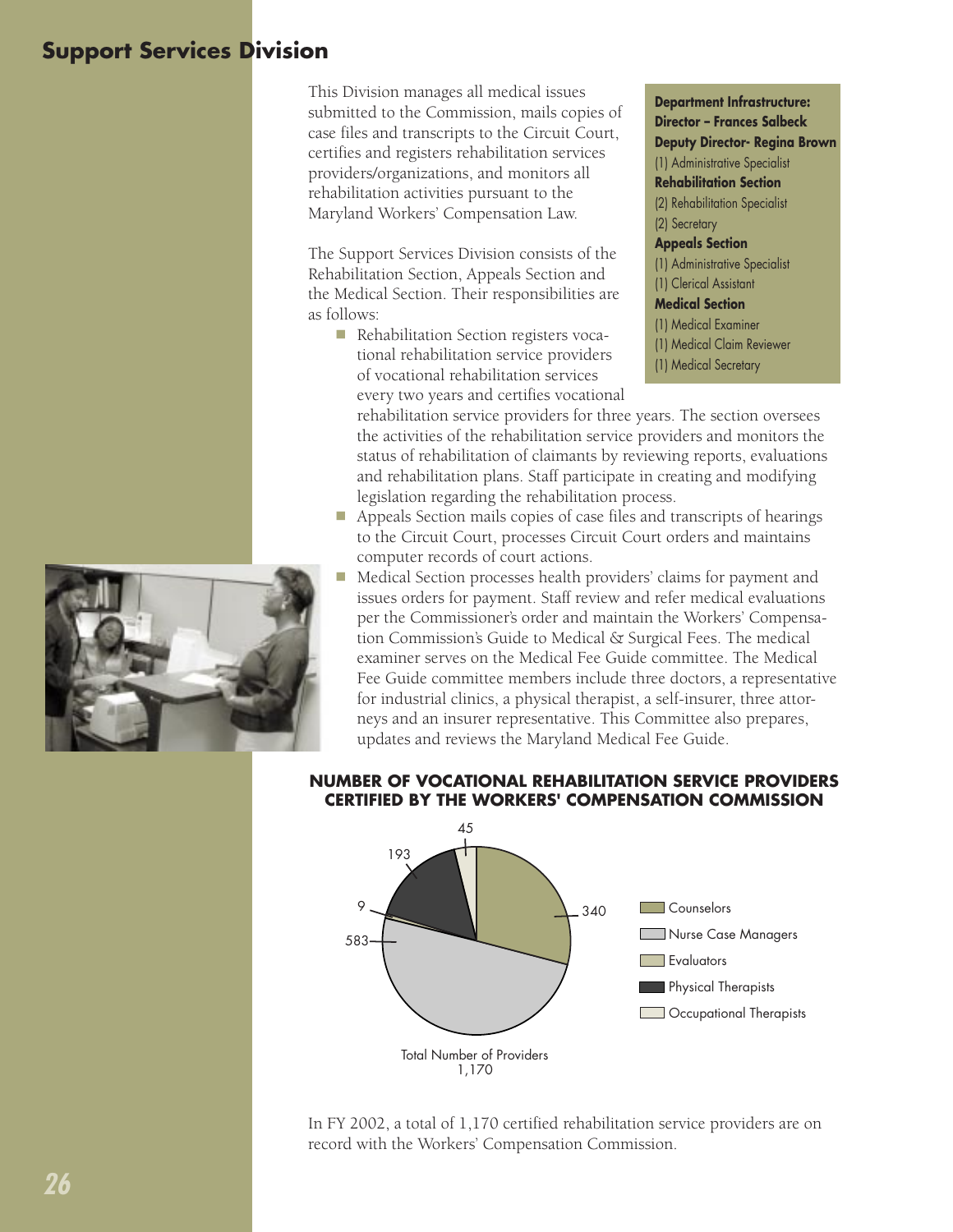#### **Insurance Division**

The Insurance Division's main function is to monitor individual self-insured employers, government self-insurance groups and approved service companies for compliance with State laws, rules, regulations and the Commission's polices and procedures. Applications for the privilege of self-insurance are processed to guarantee that the employer is

**Department Infrastructure: Director – Diana E. Farrell** (1) Fiscal Accounts Supervisor II (1) Office Secretary III (1) Compliance Coordinator/EEO **Officer** 

financially able to pay compensation Thereafter, a recommendation is made to the Commission to approve or disapprove the application. Self-insurance is continuous until revoked or withdrawn. Each self-insured employer is required to secure payment of compensation by depositing security with the Commission. As of June 30, 2002, there were 110 employers approved with this status.

The Insurance Division also processes applications for approval to represent self-insured employers and makes recommendations for approval or disapproval to the Commission. The approval must be renewed annually. As of June 30, 2002, there were 28 service companies approved to represent selfinsured employers. If a self-insured employer chooses to process workers' compensation claims "in house," the Division decides whether their processing function meets Commission requirements. Applications for certificates of compliance and insurance review filings are processed for approval or disapproval.

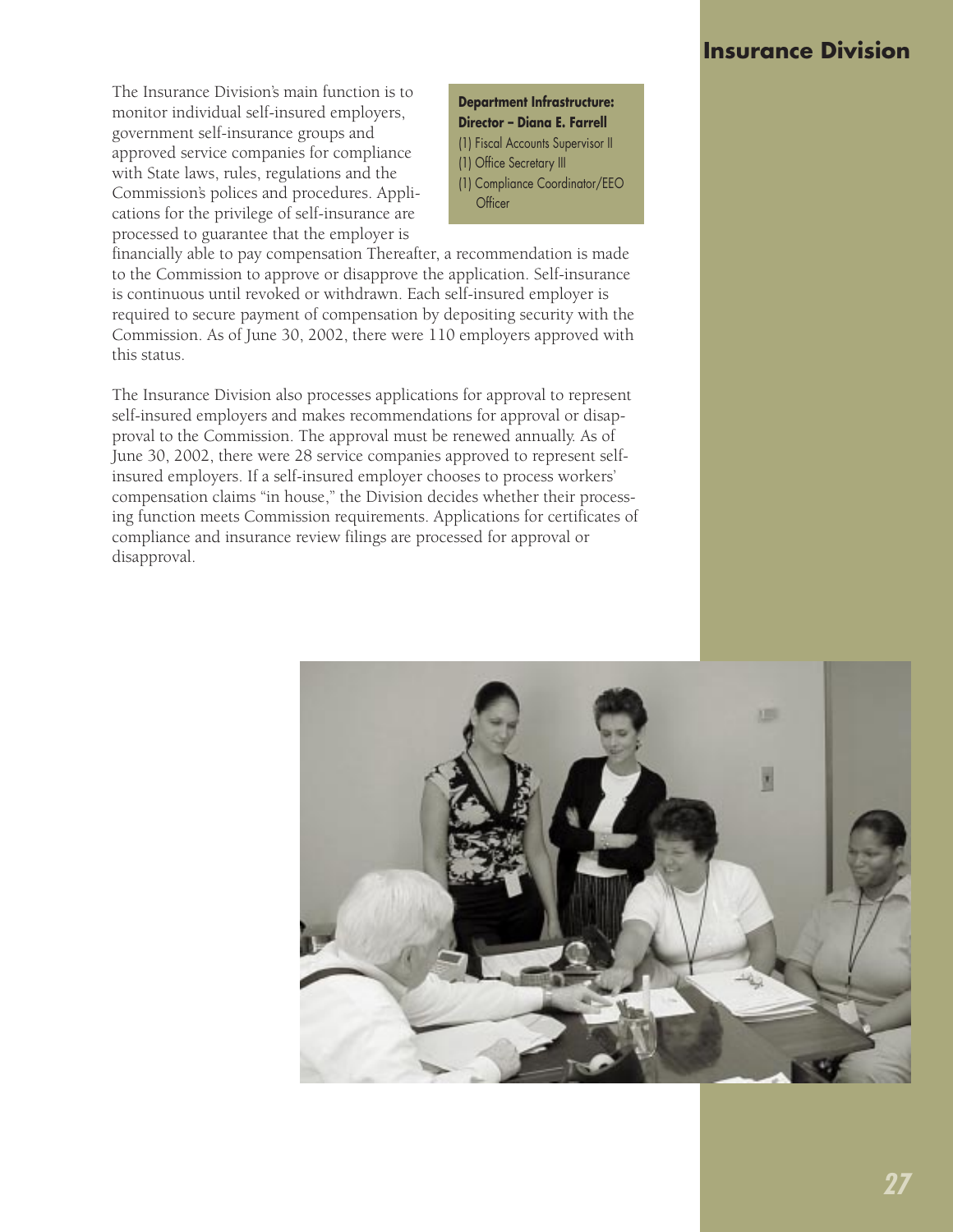# **Information Technology Division**



This Division deals with all data processing activities, systems and programs, networking, technical support, operations, system security, workflow management and maintenance of the Commission's web site.

The IT Division maintains a public data network for the workers' compensation community. The network has inbound and outbound facsimile capacities. The Commission's Web site (www.wcc.state.md.us) has more than 30 linked pages of current information. The Commission uses three automated systems to gather, process, and distribute information to the appropriate Commission staff:

- File Net is an electronic depository where all claims and case documents are scanned, indexed and assigned;
- AS400 stores information related to hearings. This information consists of claimant, attorney, employer and employment information, fiscal and personnel information, and provides support to the Subsequent Injury Fund (SIF) and the Uninsured Employers' Fund (UEF)

**Department Infrastructure: Director – Robert G. Timanus System & Programming**

(1) Assistant Director (1) Web Master (1) Program Supervisor (1) Lead Programmer (1) Programmer/Analyst (1) Administrative Specialist (1) Case Reviewer **Communications, Tech Support, Statistics, Office Automation & Filenet Section** (1) Assistant Director (1) Supervisor (1) Administrative Specialist (1) Secretary (1) Clerical Assistant (2) Communication Tech (4) Programmers **Computer Operations** (1) DP Tech Support Specialist Supervisor (8) Computer Operators

■ Workflow routes each document to the appropriate Commission staff member for review and action.

IT continues to meet the Commission's challenges by expanding its perspective in computer technology and ensuring compliance with the State's security policies by making sure that all technology materials and services meet State law.

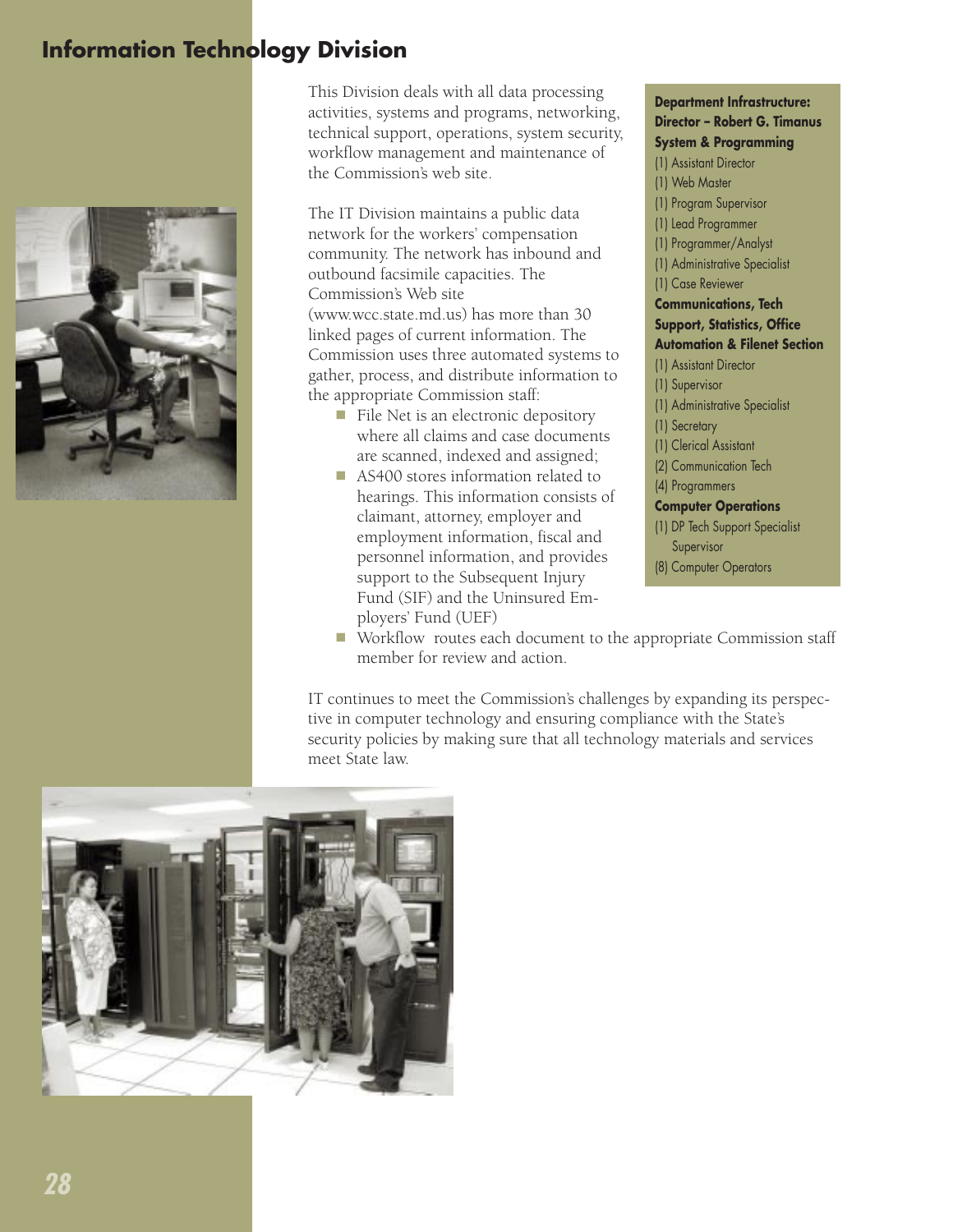#### **Personnel Division**

This Division is made up of three full time staff members who perform a full range of personnel activities assuring adherence to all relevant rules, regulations, processes and procedures.

The Personnel Division is the first point of

contact at the Commission for personnel-related matters and is directly responsible for providing assistance to all staff within the Commission. This Division is responsible for recruitment and retention, hiring, benefits, position classification and compensation, performance evaluation, training and staff development.

**Department Infrastructure: Director – Jonius T, Watson Jr.**

(1) Office Secretary II

( 1) Administrative Officer I

**Training**

The Personnel Division assures that there is a common understanding of the Commission's personnel priorities and requirements, that documentation of personnel actions are processed in accordance with the Annotated Code of the Public General Laws of Maryland (State Personnel and Pensions Article and the Code of Maryland Regulations, Title 17) and that proper procedures are followed. All personnel actions are subject to approval/audit by the State of Maryland's Department of Budget and Management, Office of Personnel Service and Benefits.

Understanding that people are the Commission's most important resource, the Personnel Division is an integral part of the effort to provide equal employment opportunities for all applicants with the skills required to support the Commission's mission.

The Training Unit component of the Personnel Division serves to facilitate the enhancement of professional growth and development of all employees.

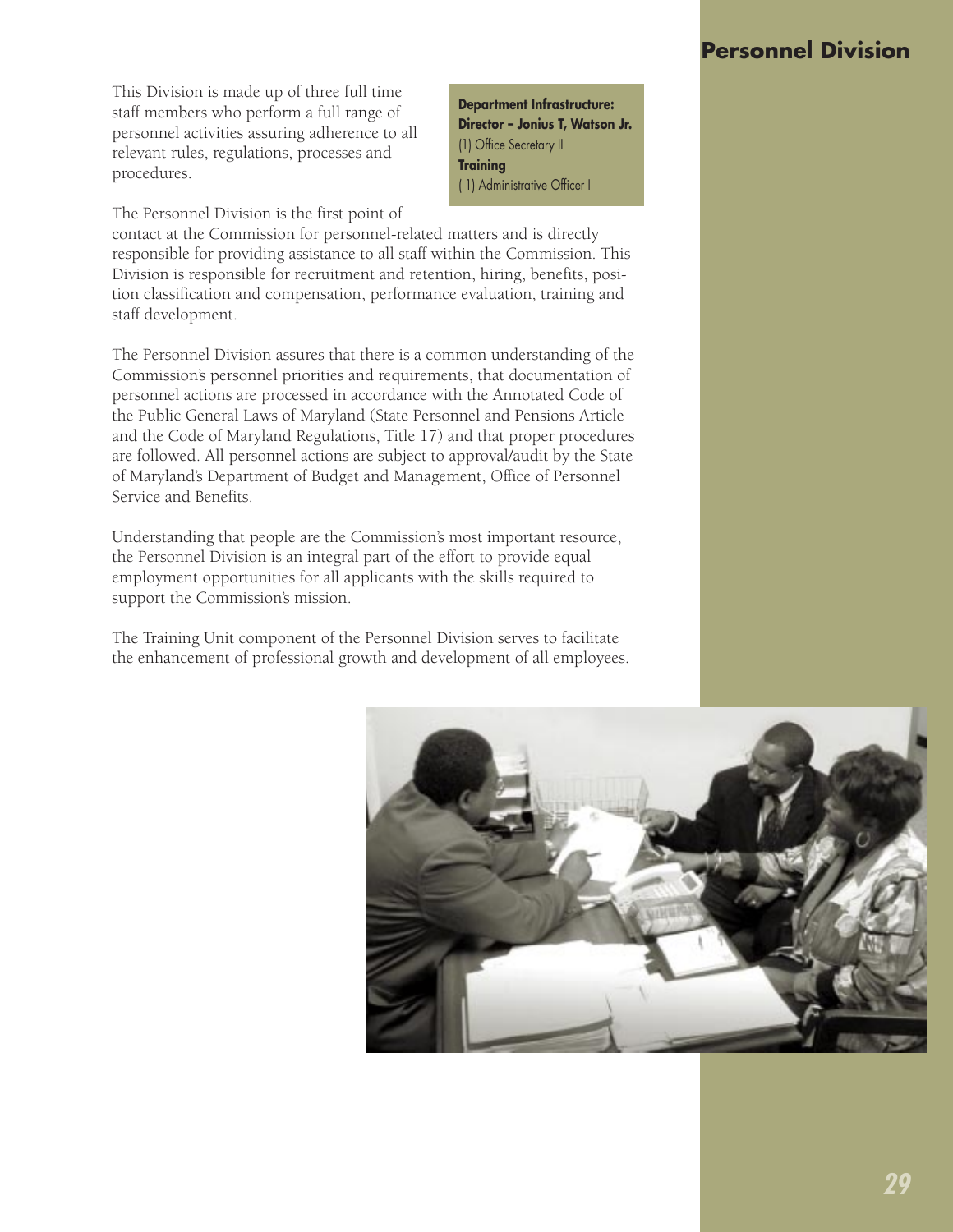## **Fiscal Services Division**

The Fiscal Services Division is responsible for the development and implementation of the Commission's annual budget of approximately 11 million dollars.

The Fiscal Services Division manages all financial functions, including budget preparation accounts receivable, accounts payable, financial reporting, procurement, fixed assets control, time keeping and payroll. The Division also administers the telecommunications system and oversees facility-related matters such as supply and form management, vehicle operations, building maintenance, and security.

**Department Infrastructure: Director – David Muir Deputy Director - Brian Haden** (1) Agency Procurement Specialist Lead (1) Administrative Specialist (1) Administrative Aide (1) Fiscal Account Clerk (1) Accountant (1) Services Specialist (2) Security Officers (1) Service Worker

Another important aspect of the Division's work involves the annual special tax on insurance carriers, and self-insured employers that funds the operation of the Commission and the Occupational Safety and Health Program under the Department of Labor, Licensing, and Regulation. This tax is based on the total insured payroll in Maryland. Insurance firms and self-insured employers report their payroll to the Fiscal Services Division, which checks them for accuracy and assesses the appropriate pro-rated share of the total tax. Proceeds from the tax are sent to the State Treasury making the Commission and the Occupational Safety and Health Program completely selfsupporting.

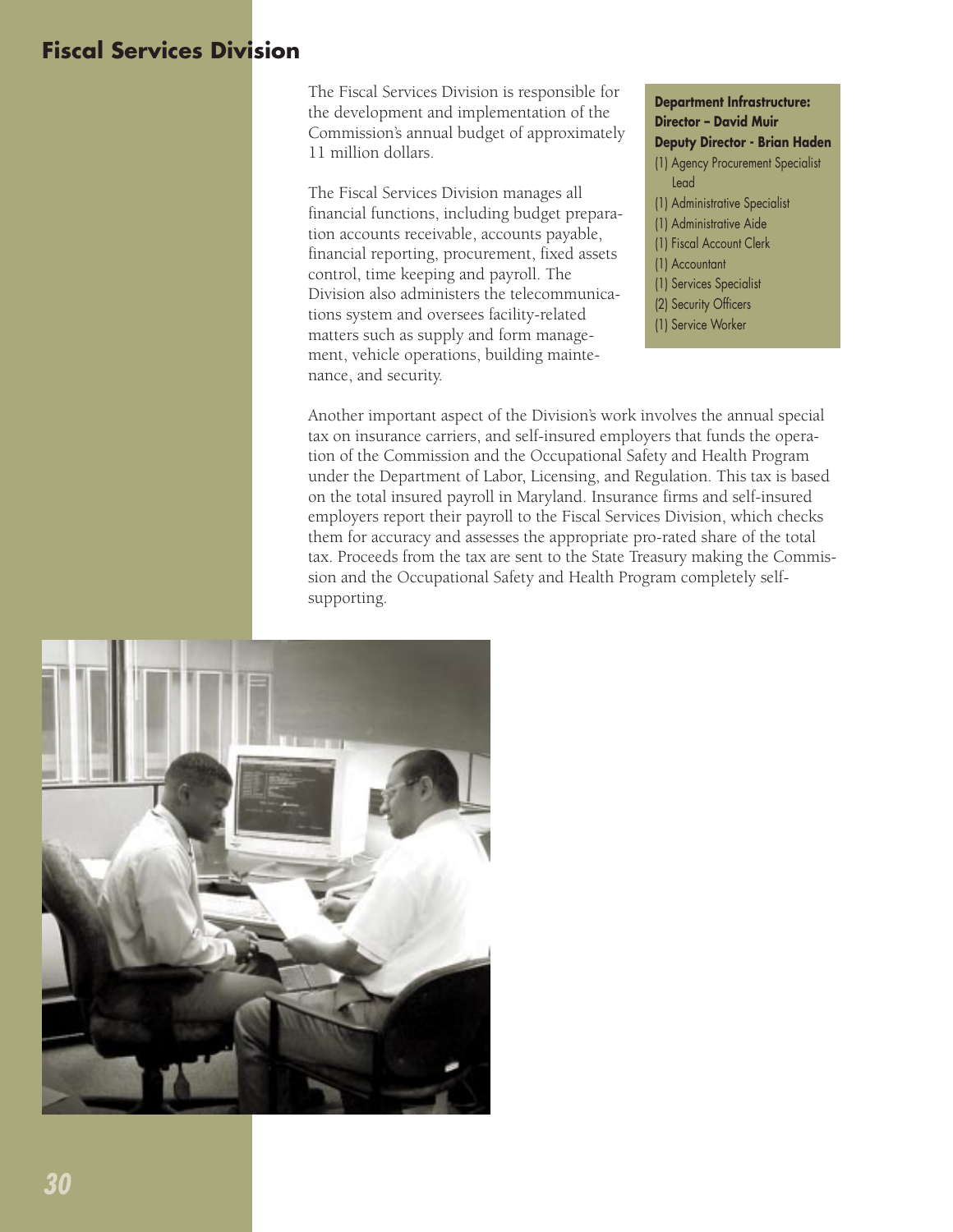# **Assistant Attorney General**

The Assistant Attorney General assigned to the Worker's Compensation Commission provides general legal advice regarding personnel, contractual, procurement, litigation, legislative and regulatory issues.

In the past year, our Assistant Attorney General has:

- Successfully defended 3 suits in court.
- Advised the WCC with regard to the notification, publication and adoption of regulations.
- n Helped develop our Equal Employment Opportunity program including holding seminars for all employees.
- Helped develop the overall employee/employer relations and grievance procedures.
- Handled miscellaneous court-related issues such as subpoenas or disposition notices served upon Commissioners

The Assistant Attorney General also advises the WCC with regard to the Public Information and Open Meetings Acts.

All workers' compensation insurance policy forms are reviewed by the Assistant Attorney General for conformity with Maryland workers' compensation law.



Kimberly Smith Ward Assistant Attorney General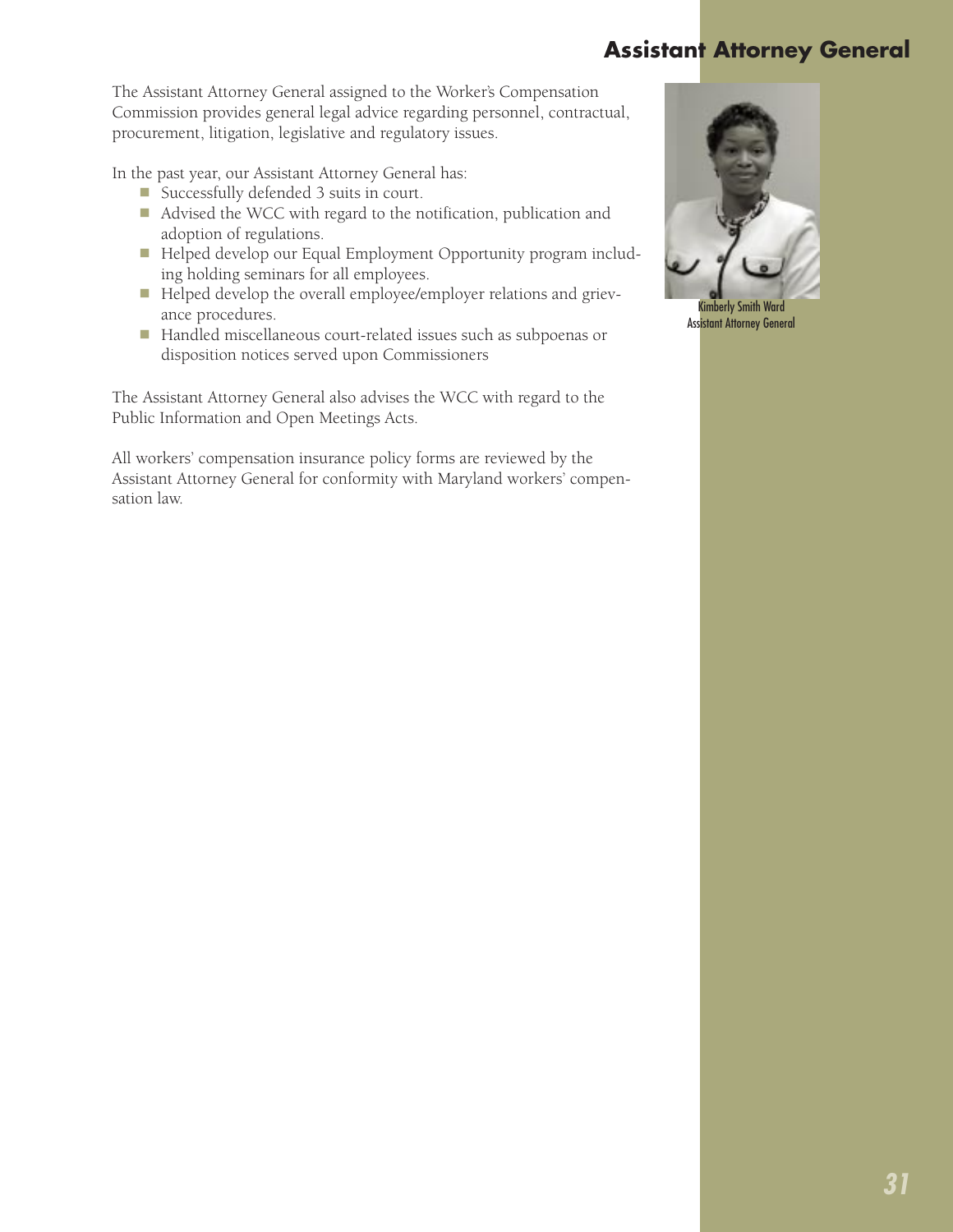### **Statistics**

# **Industrial Classification Lost - Time Claims**



#### **TOTAL NUMBER OF CLAIMS BY OCCUPATION**

#### **TEMPORARY TOTAL DISABILITY BENEFITS BY OCCUPATION\***



\* These benefits are paid when the injured employee is recuperating and has not reached maximum medical improvement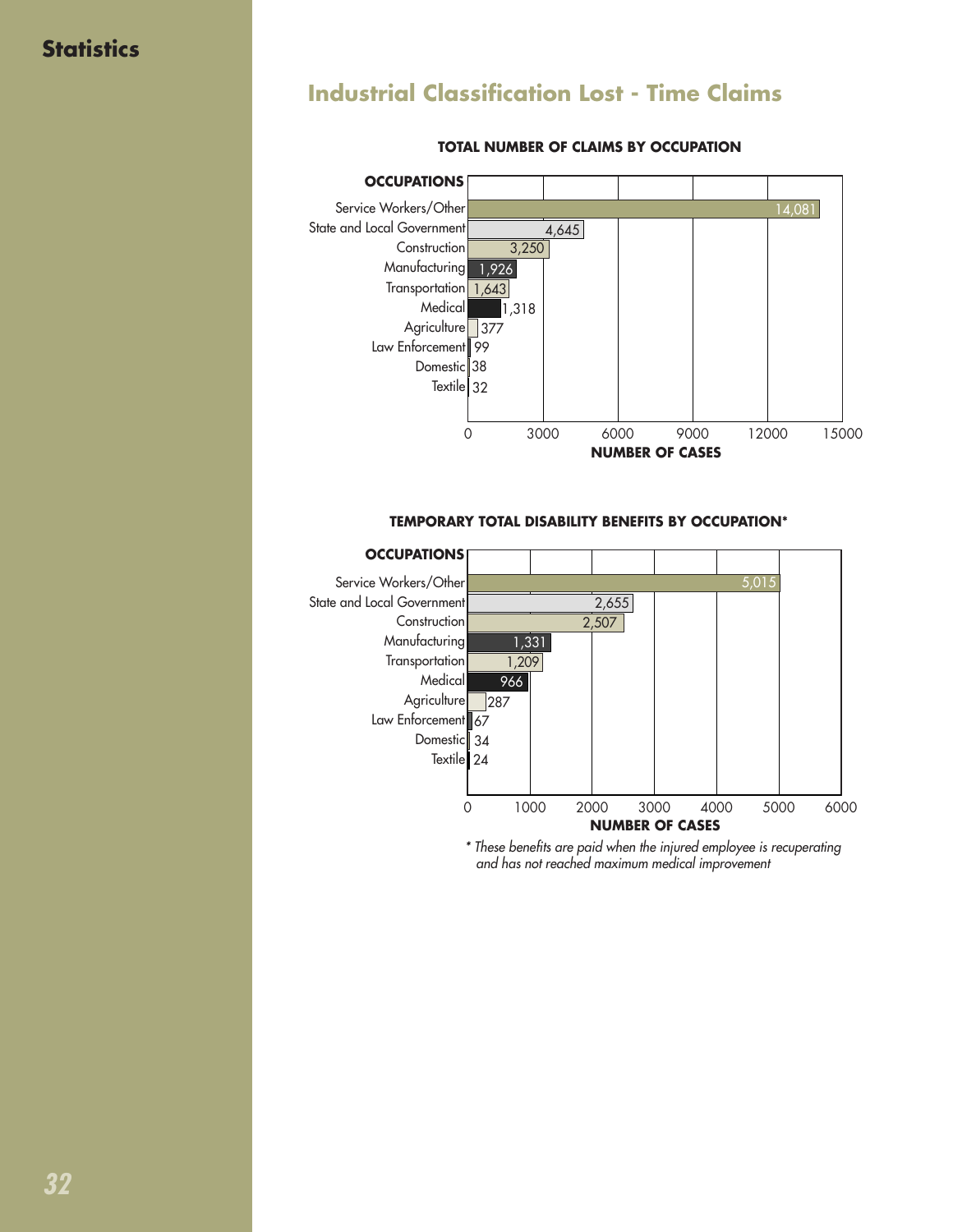#### **Hearing Division**



Settlement Agreements